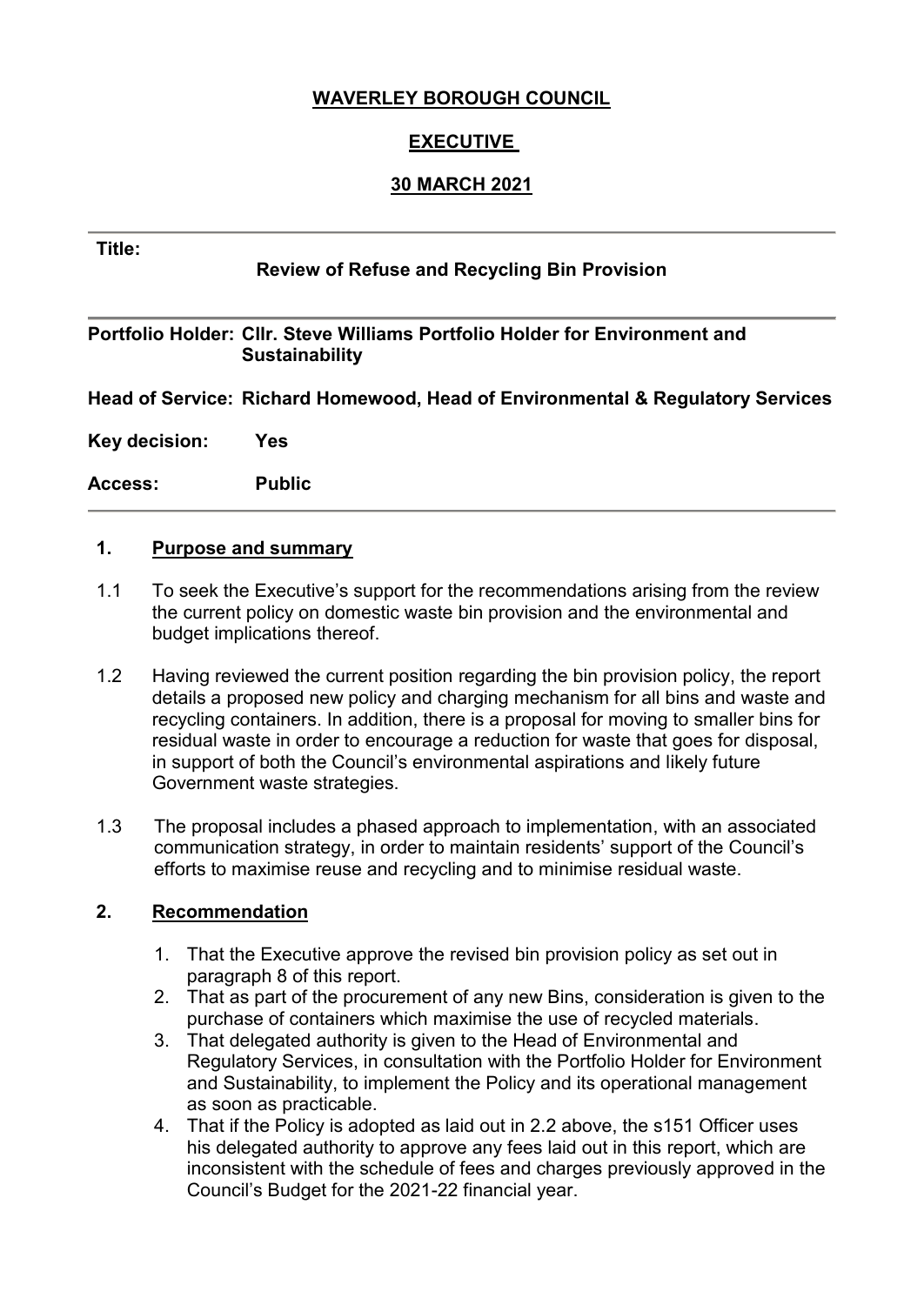# **3. Reasons for the Recommendations**

- 3.1 To provide for suitable and sufficient bins to meet the Council's statutory and customer requirements for waste collection.
- 3.2 To contribute to the financial needs of the Council within the current financial environment, through an appropriate charging policy for waste and recycling containers.
- 3.3 To help meet the Council's climate change emergency response, as laid out in its Carbon Neutrality Action Plan; specifically, the commitments to moving toward zero waste, through ongoing reductions in residual waste arising from domestic collections and further improvements in the amount of collected waste which is reused, composted or recycled.

# **4. Background**

- 4.1 The provision of waste collection is one of the only services the Council provides to every residential property. It therefore maintains a very high profile in terms of customer service and importantly, provides a key link into the Council's aspirations regarding environmental issues. Importantly, this link to residents' lifestyles often makes issues related to waste understandably emotive.
- 4.2 With around 130,000 waste bins, and 110,000 food caddies out, with almost all most of our households, our waste and recycling containers have a combined value approaching £2.5m. Many of these need replacement from time to time and the Council historically, has only charged for the replacement of some containers.
- 4.3 Across 2020 and ongoing, we have seen significantly increased demand from residents for additional refuse and recycling bins which is not sustainable. A review of our current practices and policy has therefore been undertaken.
- 4.4 It is evident from this that there is no formal policy at present relating to bin provision and, as a result, the lack of necessary controls has led to demand outstripping supply and available funds within the current budget for bin purchase.
- 4.5 The review has also identified weaknesses in our processes of taking customer orders and requesting contractor delivery of them. In addition, the review highlights the opportunity to consider the wider environmental aspirations of the Council in relation to bin provision and reducing the proportion of residual waste in the Borough's household waste arisings.
- 4.6 From a financial perspective, in the 2020/21 budget, £85k was allocated for bin purchases of which £52k was ring-fenced for the purchase of brown garden waste bins.
- 4.7 However, with 12,466 bins required by customers to date this year, at a cost of £118,264 compared to the budget of £85k (and an increase of 33% on the previous year's budget of £88,728), bin stocks would have run out well before the end of the year. Virements have therefore been made within the wider budget, to meet the demand for bins and food caddies.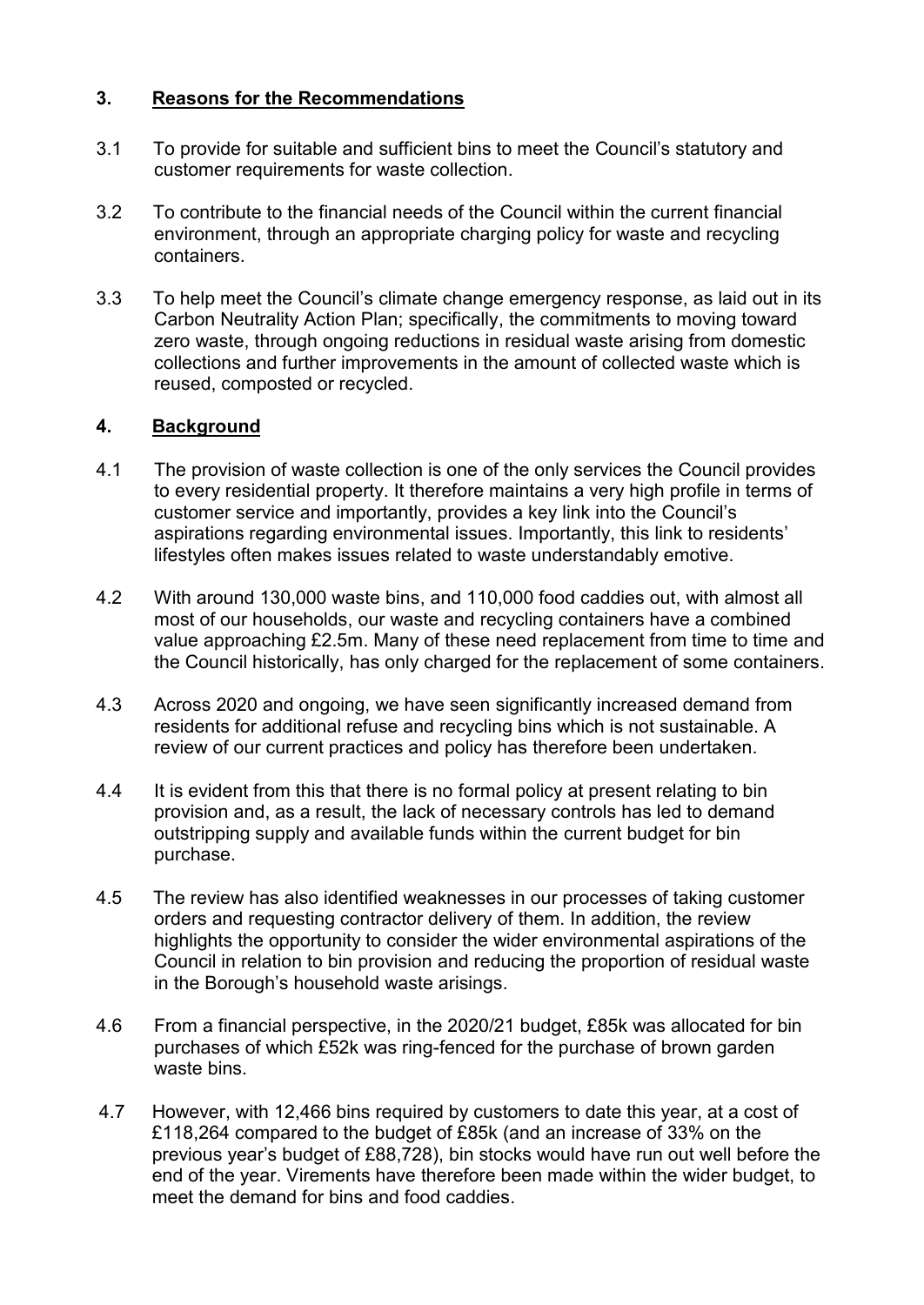- 4.8 However, with at least a nine-week manufacturer's lead-in, many customers have had a very long wait for delivery. Quite understandably, this position has given rise to significant numbers of customer complaints and has led officers to implement informal prioritisation, wait list and delivery arrangements around requests for bins. It has also meant that some developers have sourced their own bins, losing some income for the Council, and some control on bin numbers.
- 4.9 The current situation has also highlighted the risk of a claim from the Council's waste contractor for an increase in contract fees, due to the increase in overall bin numbers being collected and the knock-on effect this has on collection round working times.
- 4.10 The budget allocation for bin procurement is being dealt with separately, in the 2021 budget report. In addition, however, there is a real need for a revision of the policy and operating processes around bin provision.

#### **5.0 Current Policy**

- 5.1 In spite of considerable searching it has not been possible to identify a clear existing policy on bin provision at Waverley.
- 5.2 The Recycling Improvement Plan 2014 does however make several references to a policy going as far back as 1987 and more recent references to policies for certain aspects of bin provision. Some of these are set out in Annexe A to this report.
- 5.3 A review of other Councils reveals a broadly similar policy throughout, although some have indicated they too, are reviewing their policies.
- 5.4 The current approach in Waverley appears to be as follows:
	- $\circ$  Blue recycling bins The Council will provide as many bins as the household requires, free of charge in order to encourage recycling behaviour.
	- o Green food caddies The Council will provide as many bins as the household requires, free of charge, in order to encourage recycling behaviour.
	- o Silver food caddies The Council will provide as many bins as the household requires in order to encourage recycling behaviour.
	- $\circ$  Black / grey residual waste bins Householders are required to provide or replace these at their own cost where they are damaged, stolen or not fit for purpose, in all circumstances other than where the damage is proven to be the fault of the contractor.
	- $\circ$  Second bin exemption Properties with six or more residents have historically been, upon request, granted permission to use an additional bin for their residual waste.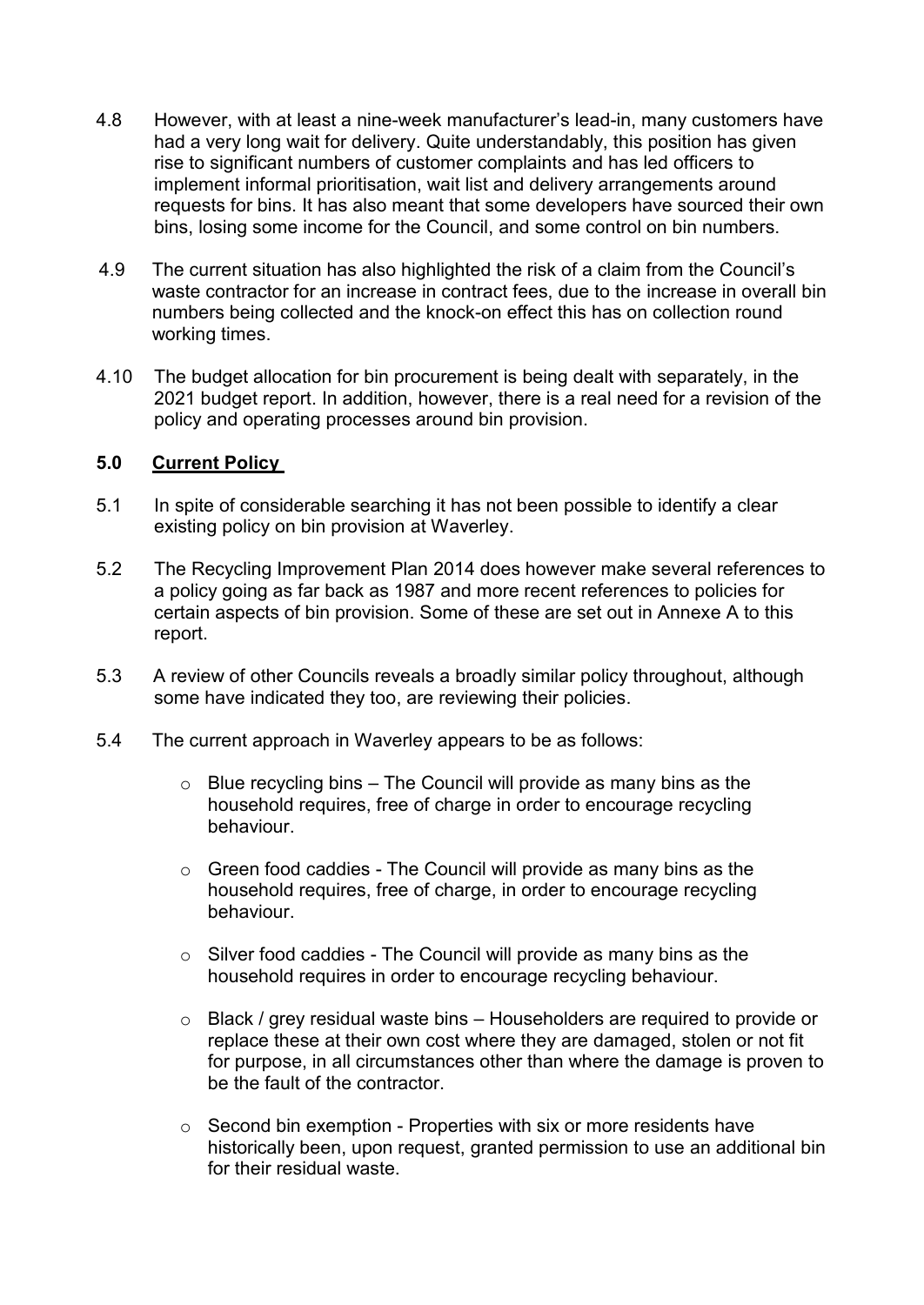The 2014 Recycling Improvement Plan stated that residents would have to buy the smaller second bin (140litres) rather than the 240-litre bin. It would appear however, that there is limited explanation required by the customer and minimal follow up to review the circumstances, or if the property is later reoccupied, etc.

In addition, current practice is that they can have the smaller bin free of charge but must pay if they want the larger bin. It is not clear when this policy change happened and a clearer policy is required.

- $\circ$  Brown bins These are provided as part of the subscription service for garden waste collections, which currently provides a surplus to the Council of just over £500k p.a. The householder pays for the bin in addition to the first year's subscription.
- $\circ$  New developments historically, it would appear that for new developments, provision was made in the S106 agreement to pay for the first bins provided for each household. More recently, it would appear that developers are required to pay for the first bins when the houses are ready for occupation.
- $\circ$  Bin ownership all bins provided by Waverley should remain the property of the Council, with customers being charged, where appropriate, for the use of the bins rather then for their ownership. There have however, been some instances historically, where residents have purchased their own bins and these have then been collected. The problem with this is that a) the collection crews can pick up additional bins assuming they are authorised and that b) the privately purchased bins may be of poor quality compared to the main municipal suppliers, leading to bins breaking during use.

#### 6.0 **Bin Demand**

|                                          |        | 2017/18   2018/19 | 2019/20 | 2020/21 spent -<br>and committed -<br>to year end |
|------------------------------------------|--------|-------------------|---------|---------------------------------------------------|
| <b>Waste and Recycling</b><br>Containers |        |                   |         |                                                   |
|                                          | 57,675 | 42,352            | 64,025  | 76,019                                            |
| <b>Garden Waste Bins</b><br>(brown)      |        |                   |         |                                                   |
|                                          | 27,804 | 49,440            | 24,703  | 42,245                                            |
| TOTAL                                    | 85,479 | 91,792            | 88,728  | 118,264                                           |

6.1 The cost of bins of each type issued to householders over the past four years is set out below.

6.2 Of the 1,246 blue recycling bins requested at the time of writing, in January 2021, the vast majority have been a request for an "additional bin", most likely due to the Covid-19 restrictions keeping people at home for extended periods with an increased waste production as a result. Whilst there is no doubt these bins help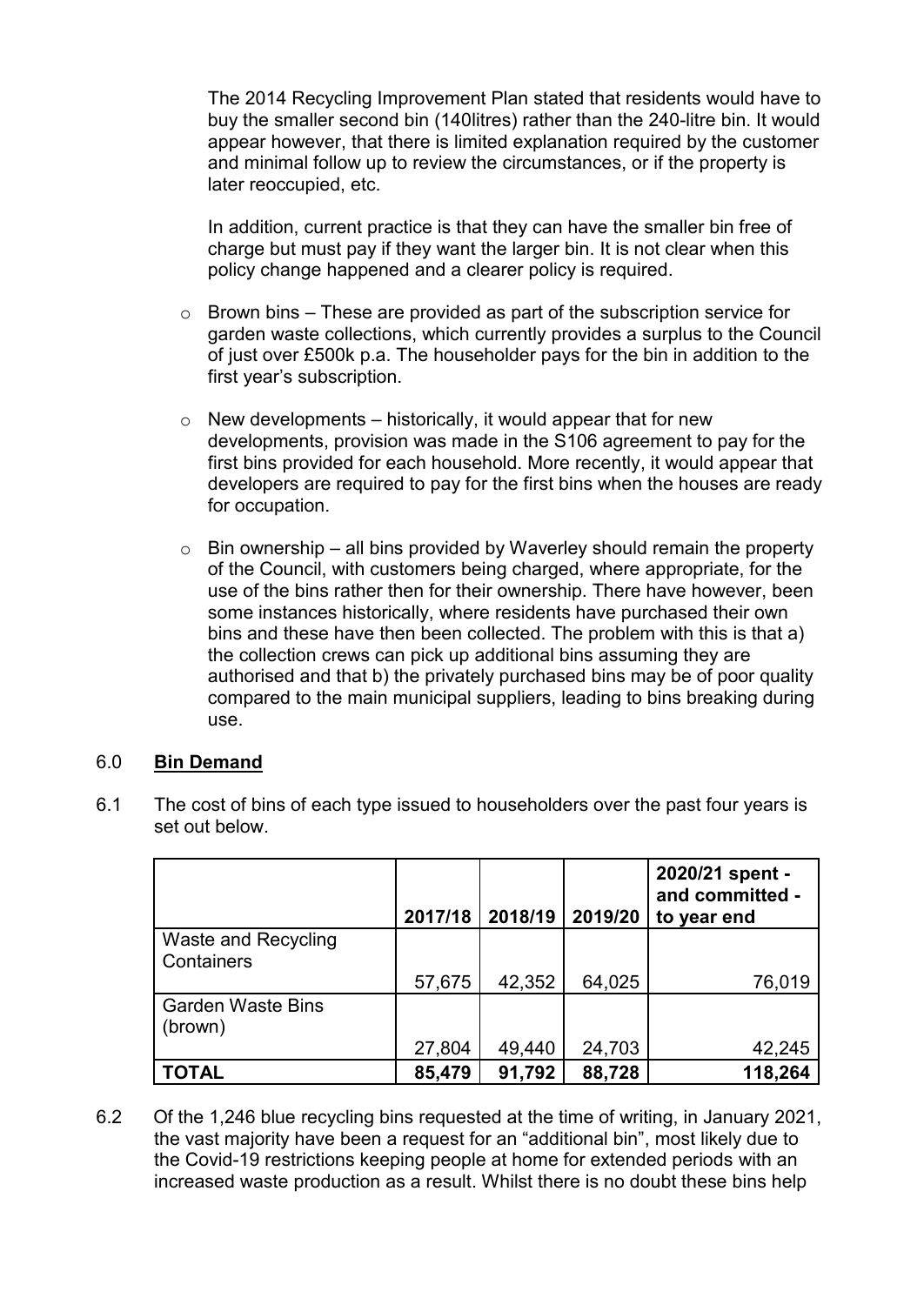with recycling, the Council does collect side waste (i.e. not contained in the bin) for dry recyclable material, so this is an unnecessary cost for the Council to bear.

- 6.3 For food caddies, of the 4977 requests, the majority of orders were due to "damage" (not specified), and for "damaged by contractor". "Missing bin" was the second highest for green kerbside caddies, often allegedly due to the containers not being satisfactorily replaced by the contractor after collections. We are working with our contractor to ensure crews replace bins correctly, but anecdotal evidence suggests that many food caddies are actually being used for other purposes in households, hence the additional requests.
- 6.4 For grey bins (almost all of which should be paid for), of the 964 requests so far in this financial year, the most significant reasons are "damaged by contractor", "moving into a previously occupied house" and "new build property". However, only around half the refuse bins issued to residents have actually brought in an income.
- 6.5 This raises a concern regarding the ordering arrangements for bins and the processes for requesting bin delivery by the contractor. Therefore, in order to support the proposed change to the policy around bin provision, there will be a review of bin ordering. This will focus on, especially, the questioning of customers as to damage and also stock control processes.
- 6.6 The 140 litre refuse bins are less popular, but in most cases were issued to residents moving into a previously occupied property, with the next most common reason for ordering being a swap from a 240-litre bin to a 140 litre, for which there would have been no fee by way of encouraging reduction in residual waste.
- 6.7 Brown garden waste bin subscription numbers have gradually risen over time and there is a need to continually increase the numbers of subscribers to drive income from the service. Bins are therefore provided to households who wish to participate in the service as an additional cost to their first annual subscription. The income from bins is used to fund the Council's purchase of further brown bins.
- 6.8 With the historical drive to increase recycling rates, the Council took the logical approach of providing blue bins and recycling caddies free of charge, but restricting the size and number of grey residual waste bins by charging, with policies on numbers of residents in a household, in order to restrict residual waste. This was especially the case when there was a financial incentive to increase recycling through recycling credits, to support the national policy to increase recycling.
- 6.9 The loss of recycling credits and the national emphasis changing to overall waste minimisation as opposed to increasing recycling, would seem to give further reasons to now update the policy. Given the significant reduction in income that arose from the loss of recycling credits (c£900k p.a.), the Council should be expected to take a more commercial approach to waste management issues and this will be reflected in both bin provision and other, forthcoming work in this area.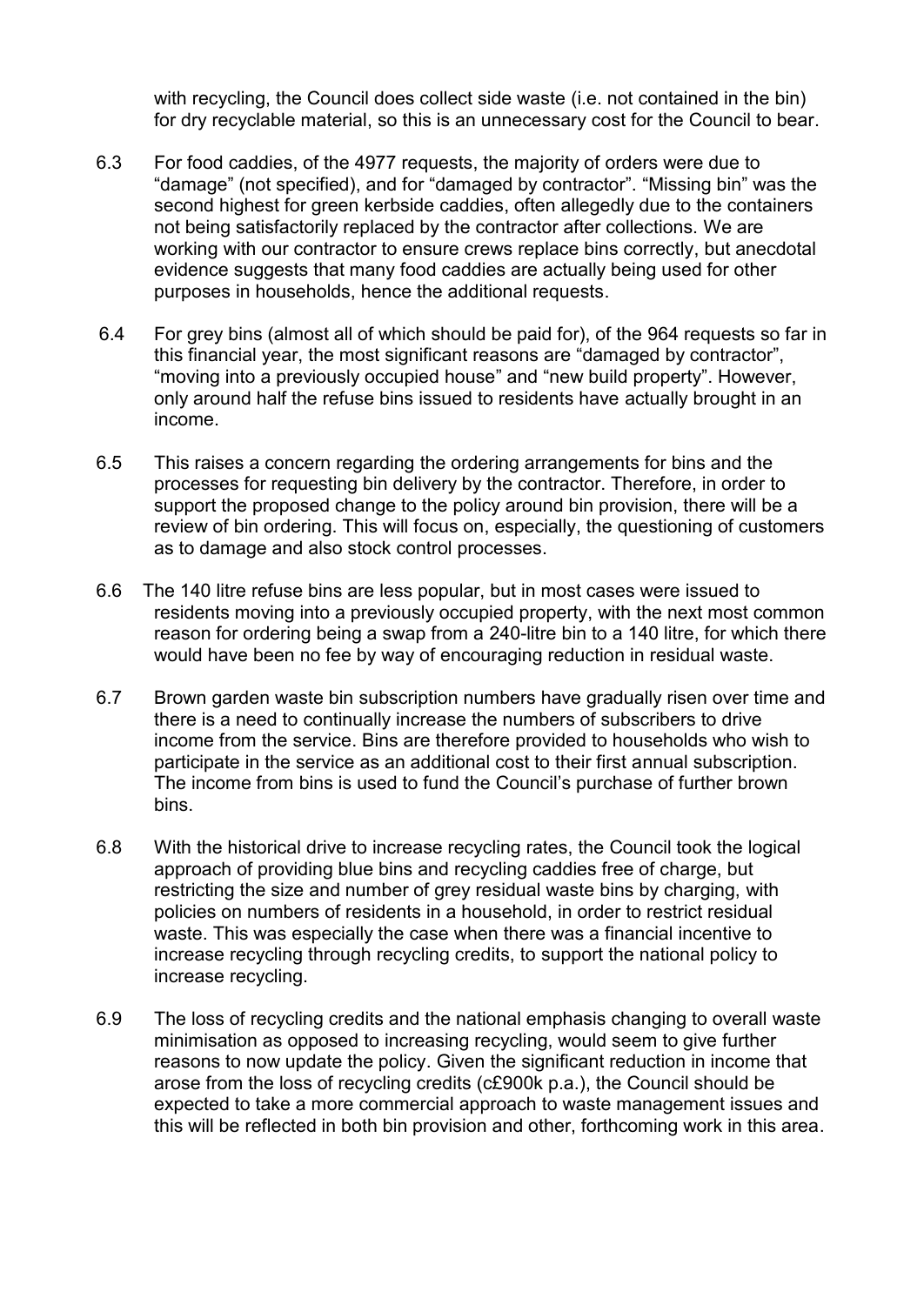# **7.0 Managing Demand, Increasing Income and Helping the Environment**

- 7.1 The current situation is unsustainable given the Council's overall financial position but needs to be balanced against a wider environmental aim to increase recycling, whilst reducing overall residual waste being produced, along with its resulting carbon footprint. The provision of bins therefore has to be managed more effectively, through both a more rigorous process for ordering and the use of charges for bins to manage demand and raise income to offset the procurement and delivery costs.
- 7.2 In addition and very importantly given both the Council's environmental aspirations and financial position, the proposals which follow also give the Council the opportunity to bring some pressure to bear on residual waste capacity if this is considered desirable. The highly respected sustainability charity, WRAP, in its 2020 survey advises that such pressure is one of the key factors in reducing residual waste and increasing recycling in council waste collection services.
- 7.3 The proposed charges for waste and recycling containers compare reasonably with our neighbouring councils' charges for similar bins and services. An absolute comparison is difficult because every council has a slightly different approach. However, the table at Annexe B shows that the proposals contained here broadly align with the majority. Given too, that the comparison considers our neighbours' 2020 prices and we are considering here setting 2021 price levels, it suggests there is currently scope for the proposed price of any bins we sell to generate additional income and or suppress demand and residual waste capacity.
- 7.4 We also need to ensure that as many as possible of the grey bins issued are paid for by the recipient or costs recovered from the Council's contractor, where damage by the contractor is proven.
- 7.5 Whilst many councils do not charge for recycling containers other than initial provision by developers, four out of our seven direct neighbours already charge for all types of bin, sometimes at much higher cost for developers than for residents.
- 7.6 Introducing a charge for recycling bins might appear counter productive but the Council simply cannot afford to keep giving out more bins free of charge, especially when everyone is now used to the "normality" of two bins and a food waste caddy.
- 7.7 In addition, if the number of bins continues to increase unreasonably, then there is a real risk that the contractor will seek an increase in the contract payments due to the number of bins being collected on each round.
- 7.8 Whilst introducing charges for additional or replacement recycling bins would offset the expenditure, it might be thought this could lead to increased fly tipping across the Borough, if households have too much recycling to fit in one bin and are not prepared to pay for another. However, in reality, this has never really been a problem, as the Council has always collected material alongside the recycling bin, as long as it is clearly identifiable as such and such additional waste must then be collected by the contractor. However, those residents who want extra bin capacity are able to pay for it.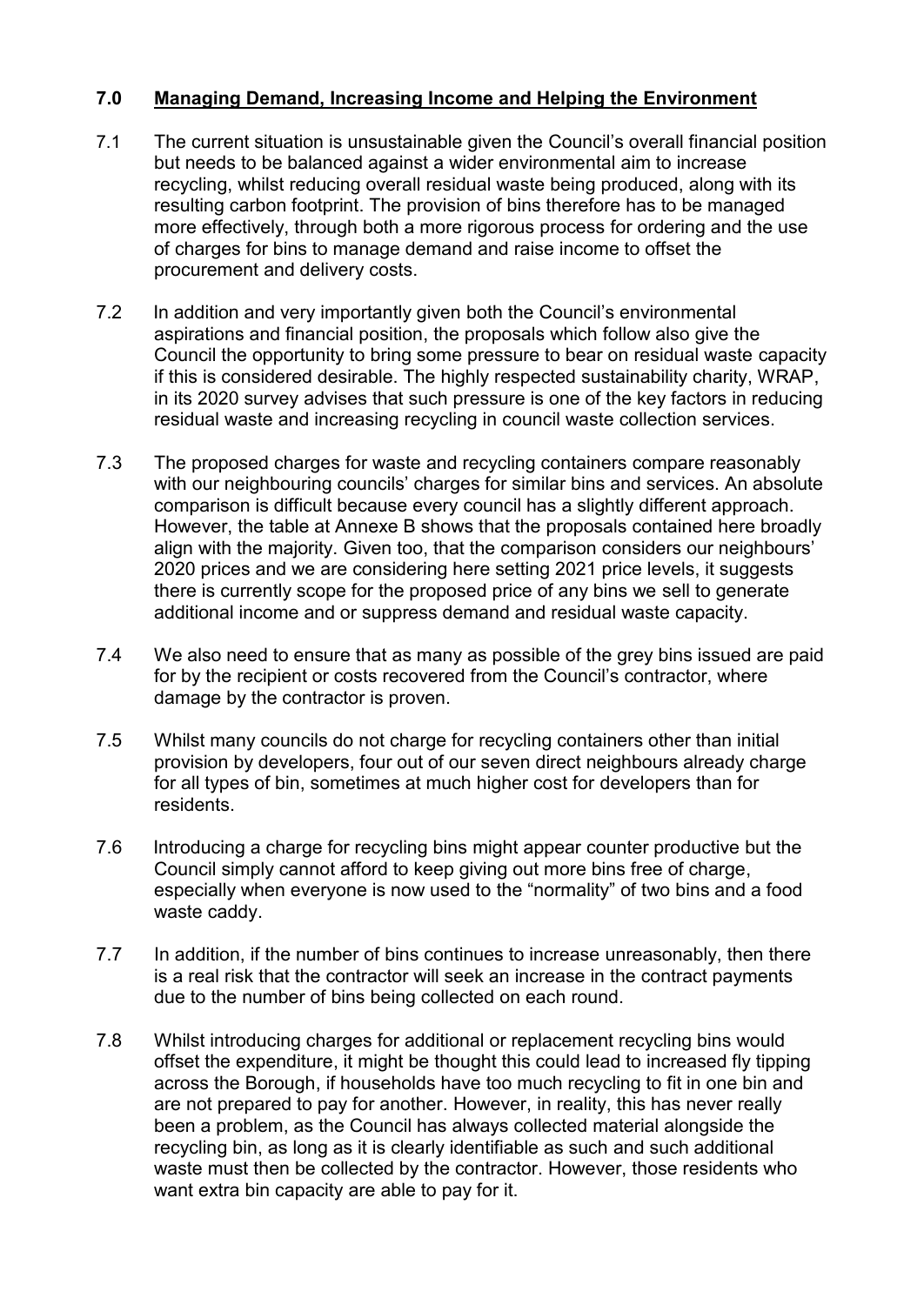- 7.9 Likewise, charging for food caddies may prove unpopular with some and again appear potentially counter-productive, as people might simply revert to putting food waste in their grey bin. However, from the requests for replacement bins, it would appear that further work can be done to better understand how many are genuinely damaged by the contractor or just "go missing" with householders. This may help reduce the number of alleged damaged bins.
- 7.10 Importantly, it is essential that the Council's policy going forward builds in better customer engagement and information gathering before the provision of any additional bin capacity is allowed, in order to minimise potential costs.
- 7.11 It should be noted, that the costs of increasing residual bin capacity do not just fall to Waverley. With residual waste bins, whilst we can charge the customer on a one off, or even annual basis, for the additional bin, additional waste then has to be disposed of at a cost to the County Council on an ongoing basis.
- 7.12 Likewise, additional pressure will build on our contractor in terms of waste collection and we need to take a reasonable approach to increases in bin numbers to help avoid financial challenges.
- 7.13 In addition, there is the environmental cost arising from additional waste transport and processing, at a time when the Council is seeking to reduce its direct and indirect carbon emissions. It is essential therefore, that we test clearly, whether or not additional capacity is actually required, or is merely just being requested by customers.
- 7.14 It is also important that, especially in the current financial climate, the Council completely covers its own costs of administration, purchase and delivery of any new bins. In simple terms, if recycling and food containers were chargeable just at bin cost, then in the current year, the Council would have taken approximately £45k in additional income and, if the costs as proposed were applied, this would have risen to c£80k. Such full cost recovery will however, also help in reducing frivolous claims for additional bins but will have an impact on numbers being sold.
- 7.15 There is a view that we should now start to limit the size of residual waste containers, in order to encourage greater recycling, as well providing some reduction in residual waste arisings. The dimensions of the various sizes of wheeled bins and their approximate capacities are shown in Annex C to this report.
- 7.16 Whilst there has been limited research specifically in Waverley, experience in many areas suggests that 240 litres capacity for residual waste is significantly more than is actually required by the vast majority of households.
- 7.17 This is borne out by the Surrey Waste Partnership's 2016 survey of waste collections in the county, showing Waverley's residents producing some 18441 tonnes of residual waste per year, at an average of just 14kg of residual waste per household per fortnight. Quite clearly, the 240 litre standard bin can accommodate far more than just 14kg.
- 7.18 Likewise, Norfolk councils' report by Eunomia Consultants in 2016, showed that most councils could accommodate a move to three weekly collections and in one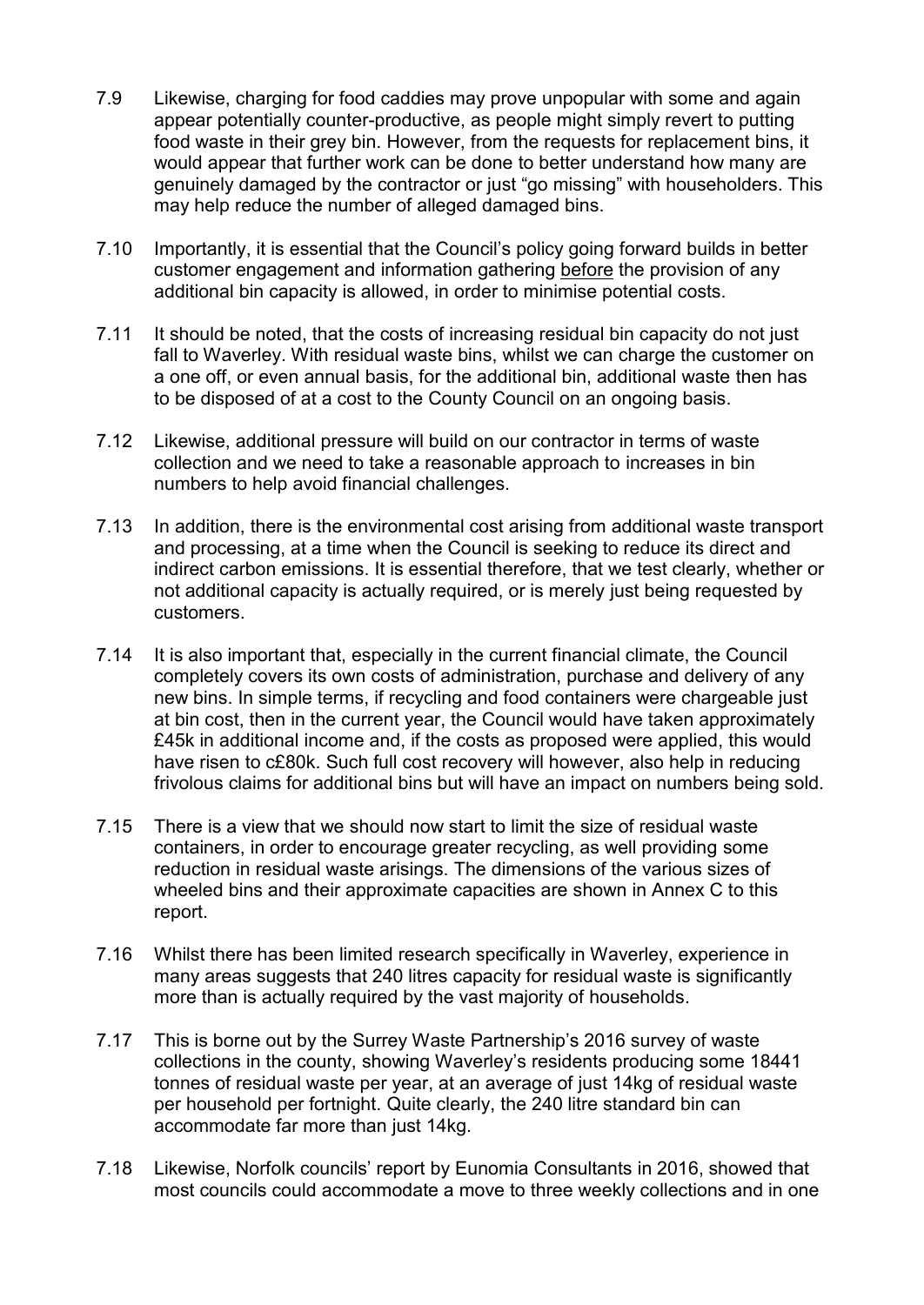case, four weekly, based on the weights and volumes of residual waste arisings against the normal 240 litre bins.

- 7.19 Amongst our direct neighbours, Horsham DC produced similar evidence to support their move to a 140 litre standard bin and Horsham now has the lowest residual waste level in West Sussex and the highest recycling rate in Sussex as a whole.
- 7.20 Runnymede BC has also taken the decision that standard residual waste containers provided will be 180 litres and have implemented this policy borough wide. They have advised that, because of this move, along with other measures, recycling rates went up by 7% and residual waste arisings fell by 4% within a few months of the changes being implemented last year.
- 7.21 Whilst Waverley could now move to such provision in one stage, there would no doubt be a negative reaction from some customers. Waste collection is the highest profile service provided by the borough council, affecting every household. Many residents' perceptions of the council and of the value-for-money of council tax depend on their experience of waste collection. There is likely to be resistance to any perceived curtailment of this service at a time when council tax is having to increase at rates that are higher than inflation.
- 7.22 In addition, and although this does not appear to have been the case in other councils locally, who have gone down this route, (Reigate and Banstead, Horsham, Runnymede), there may be some additional flytipping enforcement required and side waste (presented additional to the bin) to be dealt with. Therefore, a careful communications campaign would be required to reflect the extent of any changes made to service.
- 7.23 However, a change to the standard size of bins for residual waste could be phased in, with a number of options available in such an approach:-
	- an initial move to limit container size could be in defined smaller households and specific properties
	- this could also be extended to all new properties, through requirements on developers
	- then additionally, for replacement of existing bins as customer requests came forward
- 7.24 It should be noted, that residential flats, which make up around a quarter of Waverley's households and often have communal waste facilities, will be the subject of separate, but linked work to encourage and enable better recycling in any case, the implementation would be a gradual one for existing customers and such a change would quite clearly need to be well planned and communicated but is achievable, as some councils have already shown.

# **8.0 Proposed Policy for Bin Provision**

8.1 On balance, it would seem that a combination of different sized bins for residual waste, a more rigorous management policy and the introduction of new charges for bins is required to improve recovery of costs and reduce demand for bins. It is therefore recommended that the following Policy be adopted: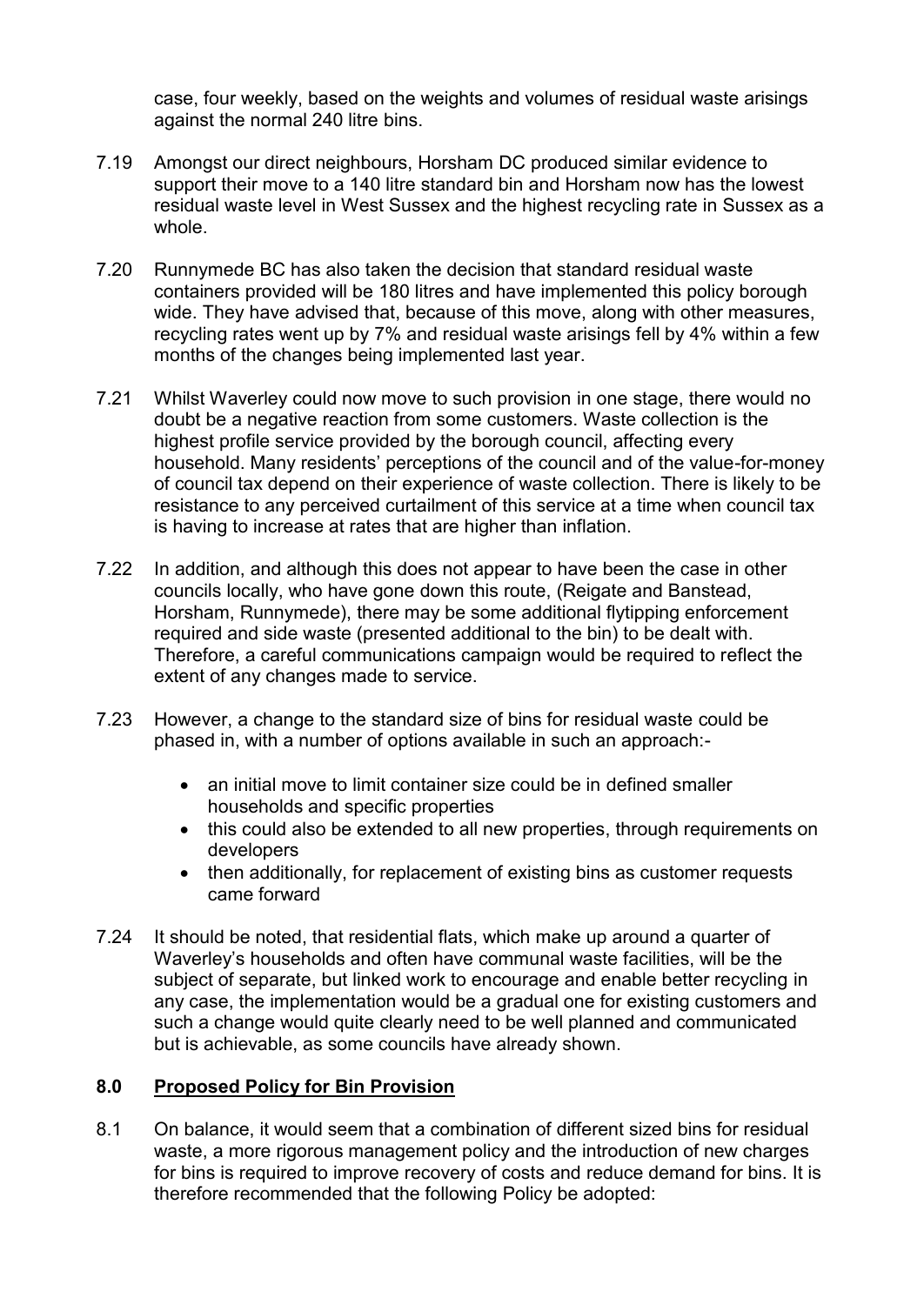# **Bin Provision Policy**

## o **Blue recycling bins** –

- o The standard provision will be one 240 litre bin per household
- o The council may provide an additional or a larger bin in order to encourage recycling behaviour.
- o However, the step up from 240 litres will be to a single 360 litre bin and not an additional 140 litre bin
- o Any existing or damaged bins will be taken back by the Council for re-use where possible.
- o The charge for replacement or additional bins will be £20 for 180 litres, £30 for 240 litres and £40 for 360 litres capacity.
- o Rationale:
	- This will have the benefit of only one bin needing to be stored and collected, rather than two, as would be the case with an additional 140-litre bin with an existing 240-litre bin.
	- The council maintains some bin stocks for future use
	- The charge is to cover the cost of the customer's wish for a larger bin when the Council will continue to take identifiable side waste for dry mixed recyclates collections.

# o **Green and silver food caddies** –

- o The Council will provide additional bins if the household can show why they are needed
- o The charge for either green or silver food caddies is £7.
- o Rationale:
	- Whilst the Council wishes to encourage recycling of food waste, the number of additional food caddies being given away, and the resulting cost, is simply too high.

# o **Black / grey residual waste bins** –

 $\circ$  The standard provision will be one 240 litre bin per household for existing bins, but there will be a phased move to replace any damaged or otherwise non-required 240 litre bins with 180 litre bins.

It should be noted that this 25% reduction in capacity, should still be more than adequate for the vast majority of Waverley household, given that the average weight of residual waste produced is just 14kg per household per fortnight.

- o 180 litre bins are provided for one/two bedroom properties/single person occupancy properties.
- o Householders are required to provide or replace these at their own cost where bins are damaged, stolen or not fit for purpose, or in all other circumstances, except
	- where the damage is proven to be the fault of the contractor
	- **i** if the resident wishes to voluntarily downsize their undamaged bin from 240 to 180 litres, there is no charge, as this encourages waste minimisation, as per the WRAP 2020 Survey mentioned elsewhere in this report.
- $\circ$  Other than above, the charge for replacement residual waste (grey) bins will be higher than recycling bins: £40 for a 180-litre bin and £50 for a 240litre bin (if the 240-litre option is kept).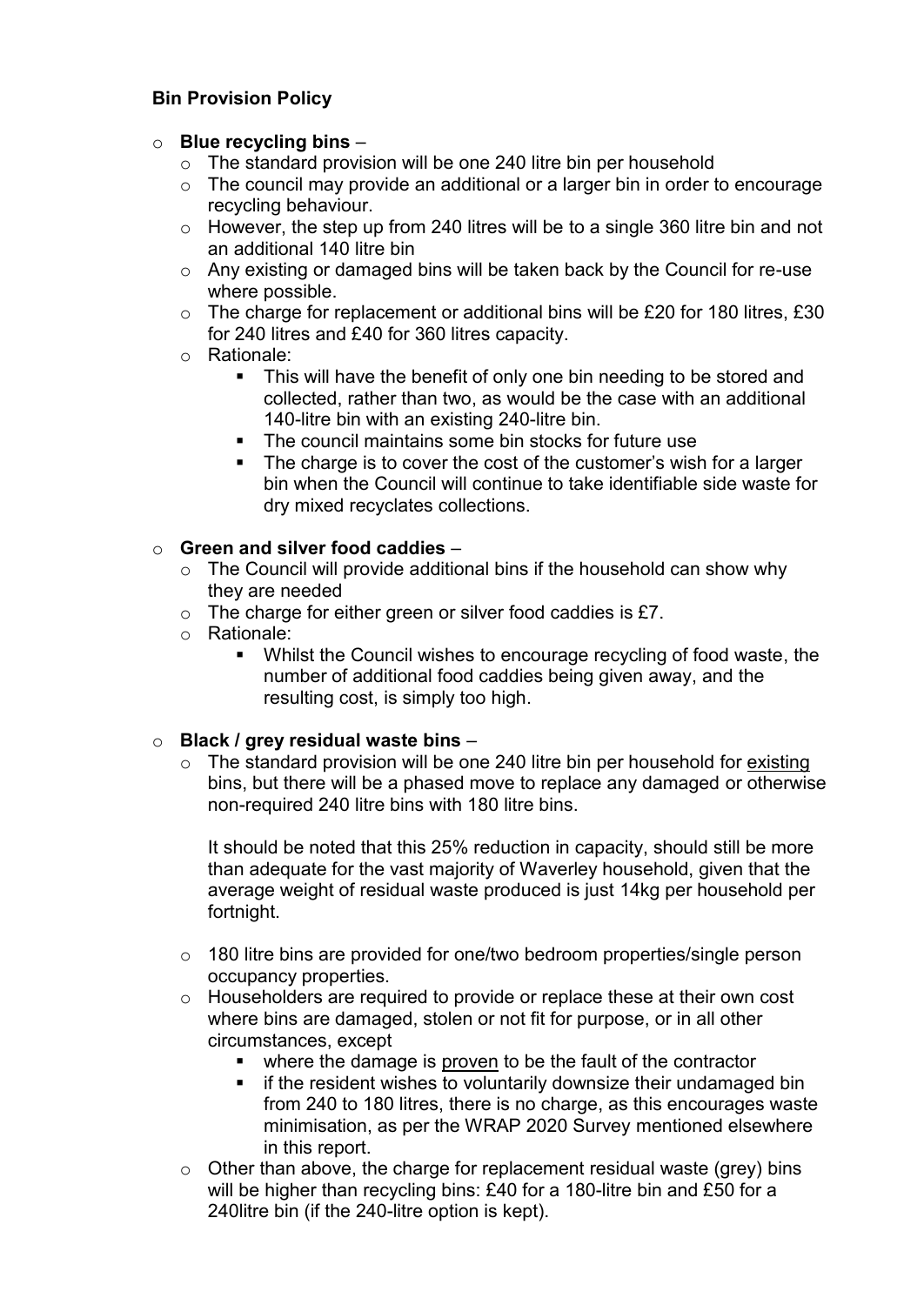- o Except for the exemption below, households are only permitted to have one grey residual waste bin of either 180 or 240 litres capacity.
- o Rationale:
	- To encourage the reduction in residual waste by limiting bin capacity, where this is reasonable
- o **Second bin exemption** Properties with six or more residents may be granted permission to use a larger bin for their residual waste and also their dry mixed recyclates collection.
	- o These will be 360 litre bins
	- $\circ$  The charge for replacing these bins will be £60 unless it is proven that the damage was the fault of the contractor.
	- o Any existing bins will be taken back by the Council for re-use
	- $\circ$  An initial assessment and annual review will be made to ascertain that all such households are or remain at six or more residents
	- o Rationale:
		- To provide for the needs of genuinely large households
		- to minimise the number of bins requiring storage by the resident and collection by the Council's contractor
		- **The council maintains some bin stocks for future use**
		- To encourage reduction in residual waste from the current 380 litre (240 litre + 140 litre) capacity to 360 litres.

#### o **Brown Garden Waste Service bins –**

- o There is a subscription service for garden waste collections. The householder is required to pay for the bin in addition to the first year's subscription.
- $\circ$  Subscribers can have as many bins as they wish
- o The charge for the 240 litre bin is £40
- $\circ$  As a commercial service however, promotional pricing may be used to encourage additional customers to join the service or to take further bins.
- o Rationale:
	- To help divert garden waste from the residual waste stream which would otherwise then have to be disposed of by the Waste Disposal Authority at wider cost to the public purse.
	- To provide a commercial service for residents that returns a surplus for the Council
	- To reduce garden waste transport mileage and the resultant carbon emissions that would accrue from many individual trips by householders to community recycling sites

#### o **Bins for new developments –**

- o The developer is required to purchase the first set of bins from the Council before residential properties are occupied.
- o These will normally be one Blue recycling bin 240 litres capacity and one Black/grey residual waste bin, of 180-litre capacity, except where different capacity has been required and agreed during the Planning Application process.
- o Specific arrangements will be priced separately as necessary, for example, where it is proposed to use communal waste collection bins. However, these will provide for similar capacity as for non-communal containers
- o Rationale: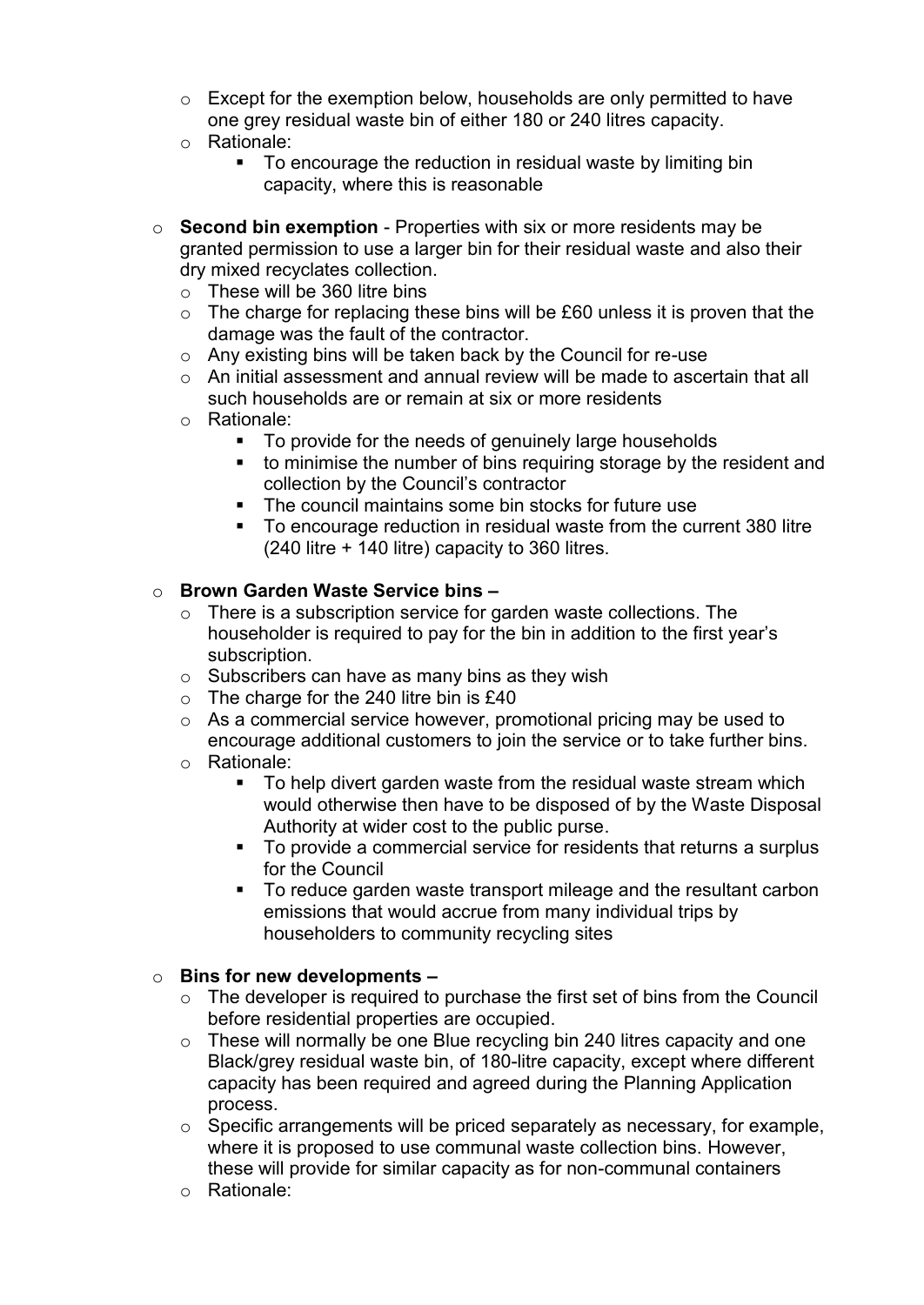- To ensure that new occupants have waste and recycling arrangements in place as soon as they take ownership of newly developed properties
- To ensure that new properties' waste arrangements do not encourage additional waste arisings over that which is considered reasonable

# o **New occupiers** –

- $\circ$  If a new occupier; i.e. when moving into the property; requires new or additional residual waste and recycling bins or food caddies, they must be purchased from the Council at the prices above on the evidence of new ownership.
- o Rationale:
	- to ensure that waste and recycling containers are provided for new occupants
	- to ensure that the council has control over its bin stocks

# **Providing second hand bins at lower cost**.

There is little doubt that some residents will only wish to pay for a new bin and indeed, that may be the reason they wish to change. However, others may accept a pre-used bin at a lower cost, which would provide a re-use option for damaged bins once repaired, cleaned out, etc.

This makes administration slightly more difficult, but may save complaints from residents receiving a second hand bin at the full charge. There could be a delivery/administration fee of £10 for this service.

# 8.2 **Supporting Policy Recommendations**

It is also recommended that:

- the verification checks set out in Annex D are applied when requests for replacement or new bins are received:
- where damage is alleged to have been caused by the contractor and there is corroborative evidence, every effort is made to recover the cost from the contractor.
- an in depth review of ordering, delivery and stock control arrangements is undertaken and improvements made as required

# **9. Relationship to the Corporate Strategy and Service Plan**

9.1 Waverley's Corporate Strategy (2020-25) suggests that Waverley will promote and sustain a financially sound Waverley with infrastructure and services fit for future, high quality public services accessible for all, a thriving economy, responsible planning and development supporting place-shaping and local engagement in planning policy and a sense of responsibility for our environments, and protecting our planet.

The strategy highlights promotion of reduction and re-use as well as recycling. It also proposes a more financially sustainably approach to the provision of bins.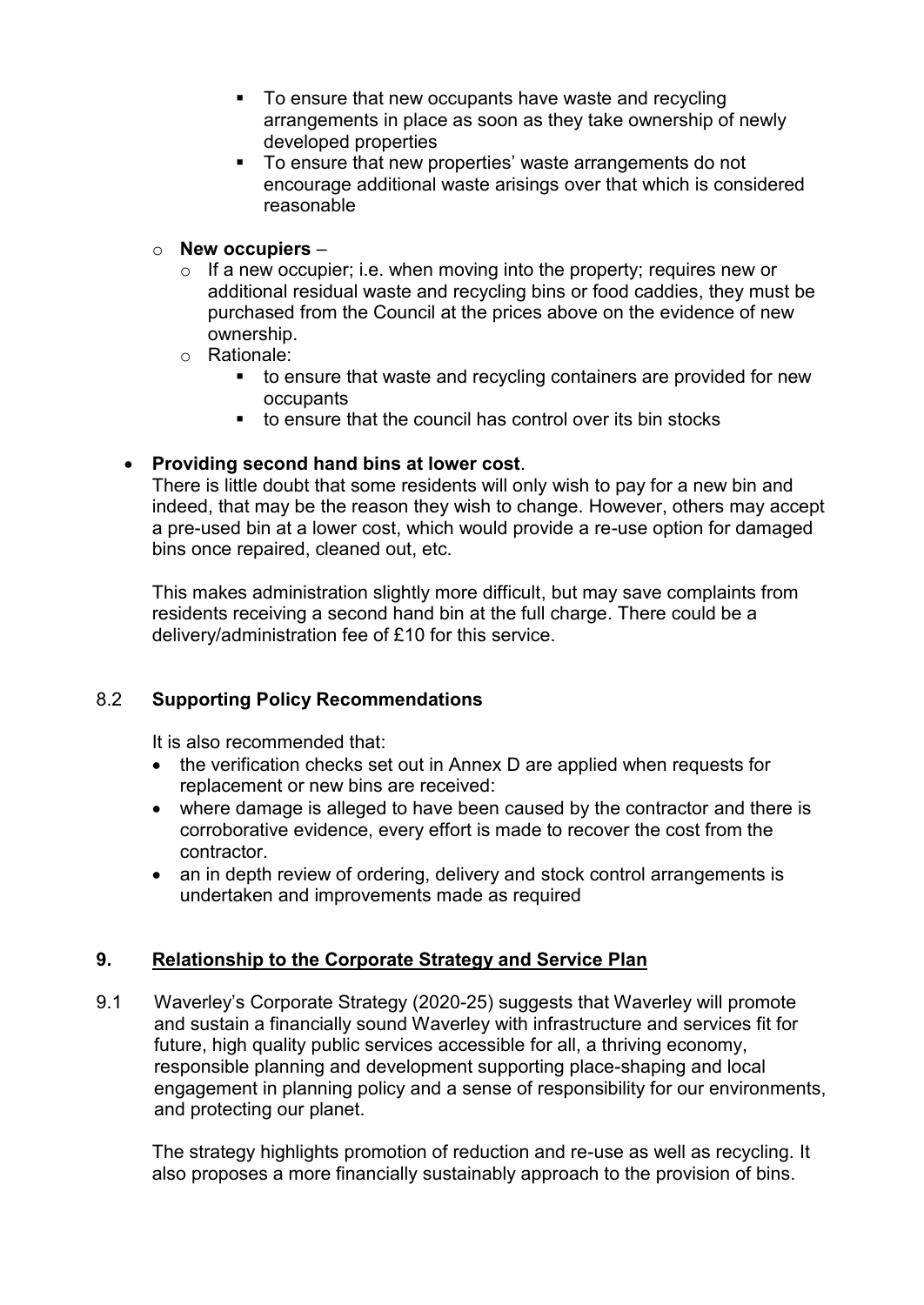# **10. Implications of decision**

# **10.1 Resource (Finance, procurement, staffing, IT)**

- 10.1.1 Whilst in the immediate short term, virements to enable forward orders for bin delivery at the start of the new financial year have been made, the overall budget for waste bins needs to be regularised going forward, to ensure that the required bin stocks are available. This is formalised in the Full Council Report for the 2021-22 Budget.
- 10.1.2 A revised policy and associated operational processes are required to manage demand for waste and recycling bins more effectively which should provide a better financial position as well as an improved service in terms of supporting recycling and bringing pressure on residual waste arisings.
- 10.1.3 There are a number of transformation and business processes already progressing in this service area based on digital change, which need to be completed to support the policy above and help ensure the timely allocation and control of waste and recycling container resources.
- 10.1.4 A revised policy for bin provision is recommended earlier in this report, to manage demand more effectively.
- 10.1.5 If the Council wishes to implement significant change, as is proposed here, to something, which may affect many residential properties in the Borough, there are likely to be impacts from dissatisfied customers, which will require significant additional support from technical waste management staff, at least in the short to medium term.

#### **10.2 Risk management**

- 10.2.1 If demand is not managed effectively, by a revised policy on bin provision, which is then strictly applied through the Council's business processes, demand for bins will continue to outstrip resources, leading to both financial risk, and reputational risk through unfulfilled customer demand.
- 10.2.2 Given the cost of bins, and additionally, potential wider costs, a more robust system of ordering and stock control is required to ensure bin resources are effectively managed.
- 10.2.3 Continued growth in the number of bins could result in a request from the contractor to increase the contract core prices, over and above normal inflationary rises, to reflect the higher numbers of bin lifts required.

#### **10.3 Legal**

- 10.3.1 The Council has a legal duty to collect household waste under section 45 of the Environmental Protection Act 1990 (EPA).
- 10.3.2 In accordance with section 46(3) EPA it can require residents to place refuse and recycling in bins of a specified type and size and may provide those bins free of charge or charge a one off or periodic fee for providing them. Alternatively, the Council can require an occupier to provide them.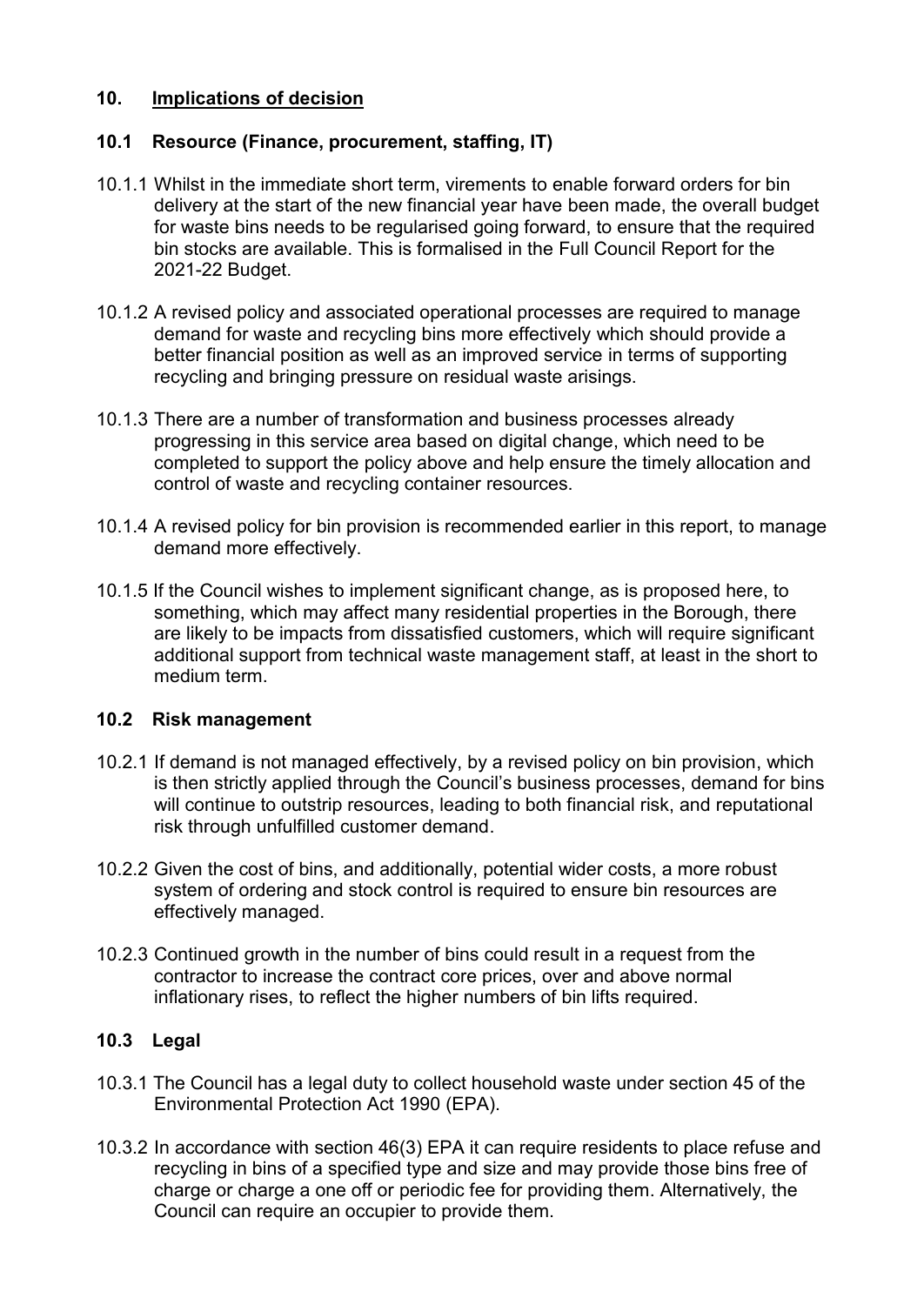10.3.3 It should be noted that the bins provided by the Council in Waverley, even if they are charged for, remain the property of the Council at all times; i.e. the charge is to allow the bins to be used, rather than to be owned, by the customer.

There are a small number of bins which were historically purchased privately by residents and which have since been accepted for collections. These will be identified via future audits of bins presented and maintained as such, but any replacements must be purchased from the Council.

# **10.4 Climate emergency declaration**

- 10.4.1 Surrey County Council's Climate Change Strategy includes a section on waste, resources and circular economy. The ambition is 'to rethink our current approach to waste, to create a system centred on circular economy principles that seeks to prioritise the reduction of waste creation, encouraging innovative approaches to waste reutilisation and recycling - throwing away will become a last resort'. Whilst this Strategy was not formally consulted upon, it does nevertheless, seek to align to the likely forthcoming changes in waste and recycling, which will flow from the new National Waste Strategy. A target has been set for 70% of all local authority collected waste in Surrey to be reused, composted or recycled by 2030 and preliminary work has started on potential options for delivering this.
- 10.4.2 Waverley's Climate Change and Sustainability Strategy aims to embed the "reduce, reuse, recycle" theme into everything Waverley does around waste and aims to ensure that waste and recycling services are conducted in a sustainable way and include campaigns to encourage an overall reduction in waste arisings.
- 10.4.3 Waverley's Carbon Neutrality Action Plan seeks to develop a plan for becoming a zero waste Borough, through waste reduction and reuse, as well as recycling. The proposals in this report will assist in moving Waverley towards that position.
- 10.4.4 At an operational and service delivery level, at this point in time, this translates into:
	- maintaining delivery of the statutory and the discretionary parts of the waste collection service
	- reducing capacity available for residual waste
	- encouraging reuse, recycling and composting
	- reducing the Carbon footprint of waste operations, through
		- o efficiencies in vehicle use through route optimisation
		- $\circ$  using bins with a lower carbon footprint where possible
- 10.4.5 The Policy detailed in this report will help the Council to:
	- continue to decrease residual waste arisings and increase the already high proportion of collected material being reused, recycled or otherwise diverted from waste disposal
	- move towards a service that gives residents additional choices as to how they can recycle their material, such as:
		- o additional kerbside collections for specific waste;
		- o investigating community composting schemes instead of using the garden waste service, or possibly combining both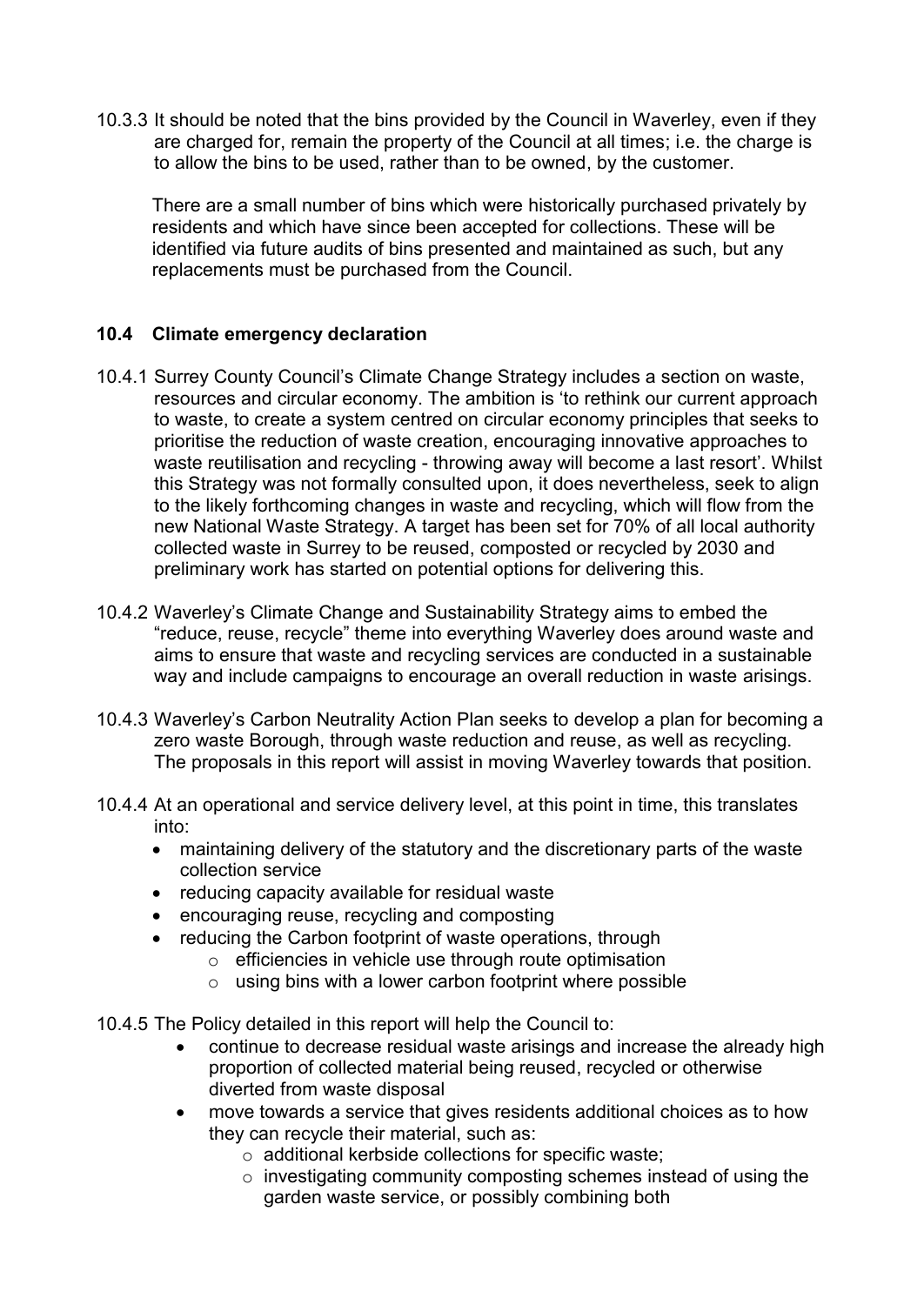- give residents further encouragement, through the pricing of our services and in what we make available, to modify behaviour:-
	- $\circ$  so, whilst we believe that most residents try and recycle what they can, we are proposing here to phase in smaller bins for residual waste, which should further encourage residents to waste less and recycle more.
	- $\circ$  in addition, whilst we know that composting one's own garden waste at home is the "best" option, we also know that, if we do not offer a compost service, such waste is often fly tipped or placed in residual waste streams, or taken on a long car journey to a community recycling centre. Therefore, a district-wide kerbside collection, whilst not perfect, is a step in the right direction environmentally and, at the same time, makes a profit for the Council to reinvest in or support other services.

# **11. Consultation and engagement**

- 11.1 The proposals in this report were considered by the Environment Overview and Scrutiny Committee at its meeting on 15 March. There was unanimous support for the proposals. There was a suggestion that an option for a 140 litre residual waste (grey bin) is made available to residents who wish to have an even smaller bin than the proposed new standard 180 litres. This can be accommodated within the revised policy and will further support the overall objective of reducing residual waste.
- 11.2 No consultation has been carried out with residents. However, consultation with other local authorities and organisations has been undertaken in terms of the practicalities of introducing the proposal contained within this report.

#### **12. Other Options Considered**

#### **12.1 Allowing developers and residents to source their own bins**

- 12.1.1 Discounted on the basis that we need to be able to identify WBC bins to avoid trade waste abuse and additional waste arising from domestic properties from "unofficial" bins. In addition, the Council can better control the quality of bins through the use of recognised municipal suppliers, to help avoid broken bins.
- 12.1.2 Linked to this, it is proposed that officers and the Council's contractor undertake a review of any properties with additional or unmarked bins, remove any unauthorised additional Waverley bins and provide identifying stickers for any bins which do not have the Council's logo, but which are currently, legitimately being used for waste collection.
- 12.1.3 The Council will also have to maintain a small stock of specialist bins to ensure adequate service for new developments with communal waste collection arrangements.

#### 12.2 **Charging for food caddies**

12.2.1 Officers recognise that this may appear controversial, on the basis that the caddy value is much smaller and that the Council wishes to encourage food waste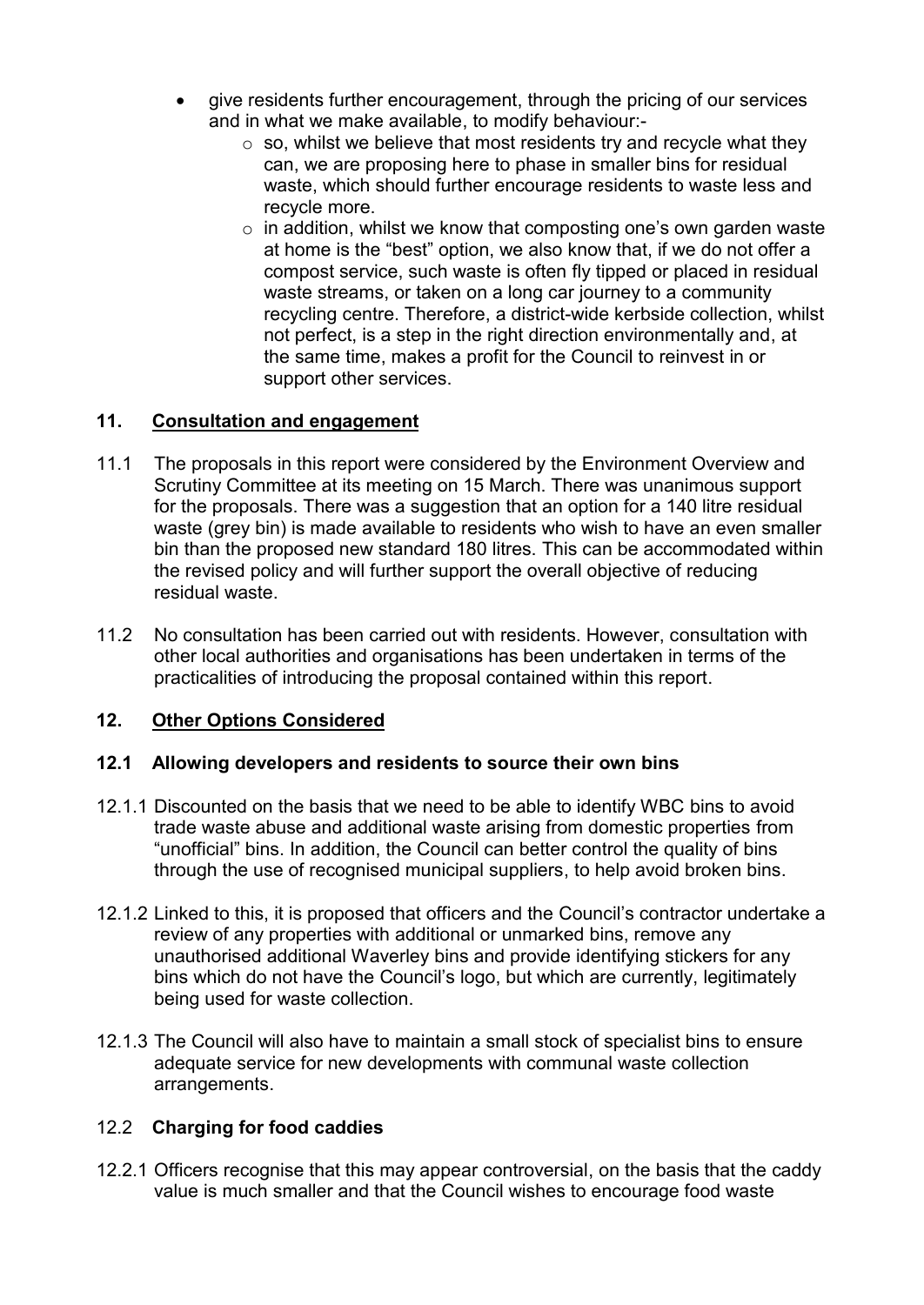minimisation. However, with almost 5000 caddies being given away this year, on balance, it is felt that the Council should implement a small charge.

# **12.3 Lower or no costs for bins and services**

12.3.1 Not recommended, due to the Council's financial position.

#### **12.4 Maintaining the 240 litre and 140-litre additional bin for dwellings with six or more residents.**

12.4.1 Discounted on the grounds that the proposed 360-litre bin is better value, for the reasons stated earlier.

#### **12.5 Not moving all replacement or new property residual waste (Grey) bins to 180 litres capacity and staying with the current arrangements.**

- 12.5.1 Whilst there is no absolute evidence available that suggests there is enough capacity available in such bins to allow every Waverley household to cope with such a move, other councils have started this change with few problems. In addition, the 2016 survey of Surrey councils showed that the average residual waste arising from Waverley households was only 14kg a fortnight.
- 12.5.2 The "easy option" therefore might be to leave the current arrangements in place. However, not moving to a phased implementation of smaller bins for residual waste, misses an opportunity to positively start to address waste reduction

All councils which have introduced schemes which in some way limit residual waste collection capacity have seen improvements in recycling levels and or reductions in residual waste arisings.

According to WRAP's 2020 Survey, "*Fewer items are disposed of incorrectly by households who have services with the following scheme characteristics: a restricted residual waste capacity, higher numbers of materials collected for recycling and multi-stream recycling schemes. By contrast, more items are disposed of incorrectly by households in areas where fewer items are collected for recycling and there is less restriction of residual waste capacity*.

Likely national strategy will require this in any case and the gradual reduction in packaging, and other collection options for textiles and electrical goods, will also help to support the need for smaller bins.

#### **12.6 An immediate compulsory rollout of smaller bins**

Discounted on the grounds of immediate cost (c£1.3m) and upheaval for too many residents and, importantly, the need for the Council to encourage and support residents in making this change.

#### **12.6 Moving to a three weekly collection for residual waste**

Discounted at this time due to likely additional upheaval for residents and likely changes in collection arising from future national waste strategy.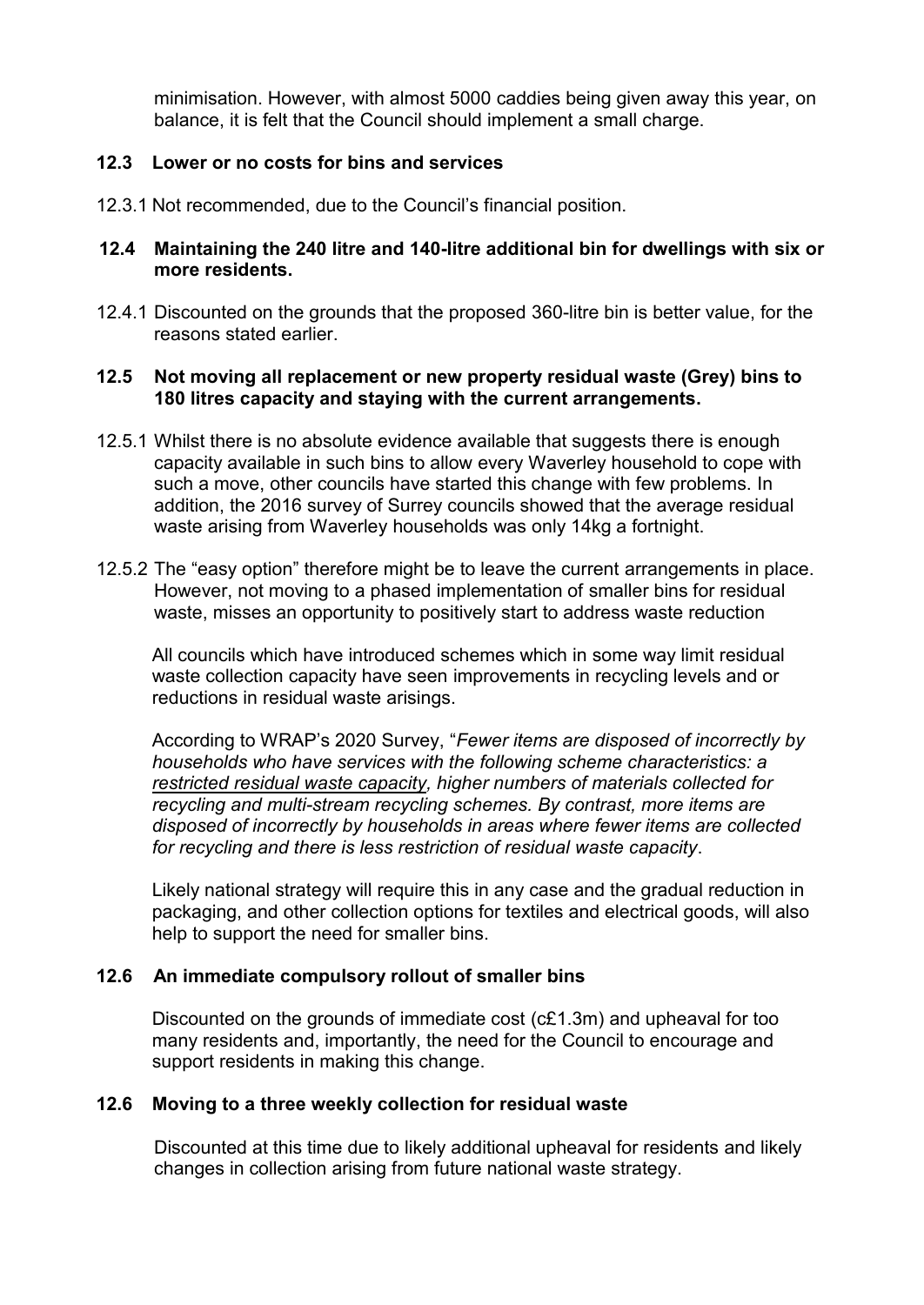# **13. Governance journey**

13.1 Management Board - 9 February 2021 Executive Briefing – 23 February 2021 Overview and Scrutiny Environment Committee – 15 March 2021 Executive – 30 March 2021

# **Annexes:**

- Annexe A Extracts from Recycling Improvement Plan 2014
- Annexe B Price comparison with neighbouring councils
- Annexe C Bin Dimensions and capacities
- Annexe D Verification checks to determine the need for a bin and level of priority

# **CONTACT OFFICER:**<br>Name: Richard F

Richard Homewood Position: Head of Environmental and Regulatory Services Telephone: 01483 523411 Email: [richard.homewood@waverley.gov.uk](mailto:richard.homewood@waverley.gov.uk)

Name: Nick Baker Position: Interim Environmental Services Manager Telephone: 07980 259958 Email: [nick.baker@waverley.gov.uk](mailto:nick.baker@waverley.gov.uk)

Agreed and signed off by: Legal Services: date 3 Feb 2021 Head of Finance: date 3 Feb 2021 Strategic Director: date Portfolio Holder: date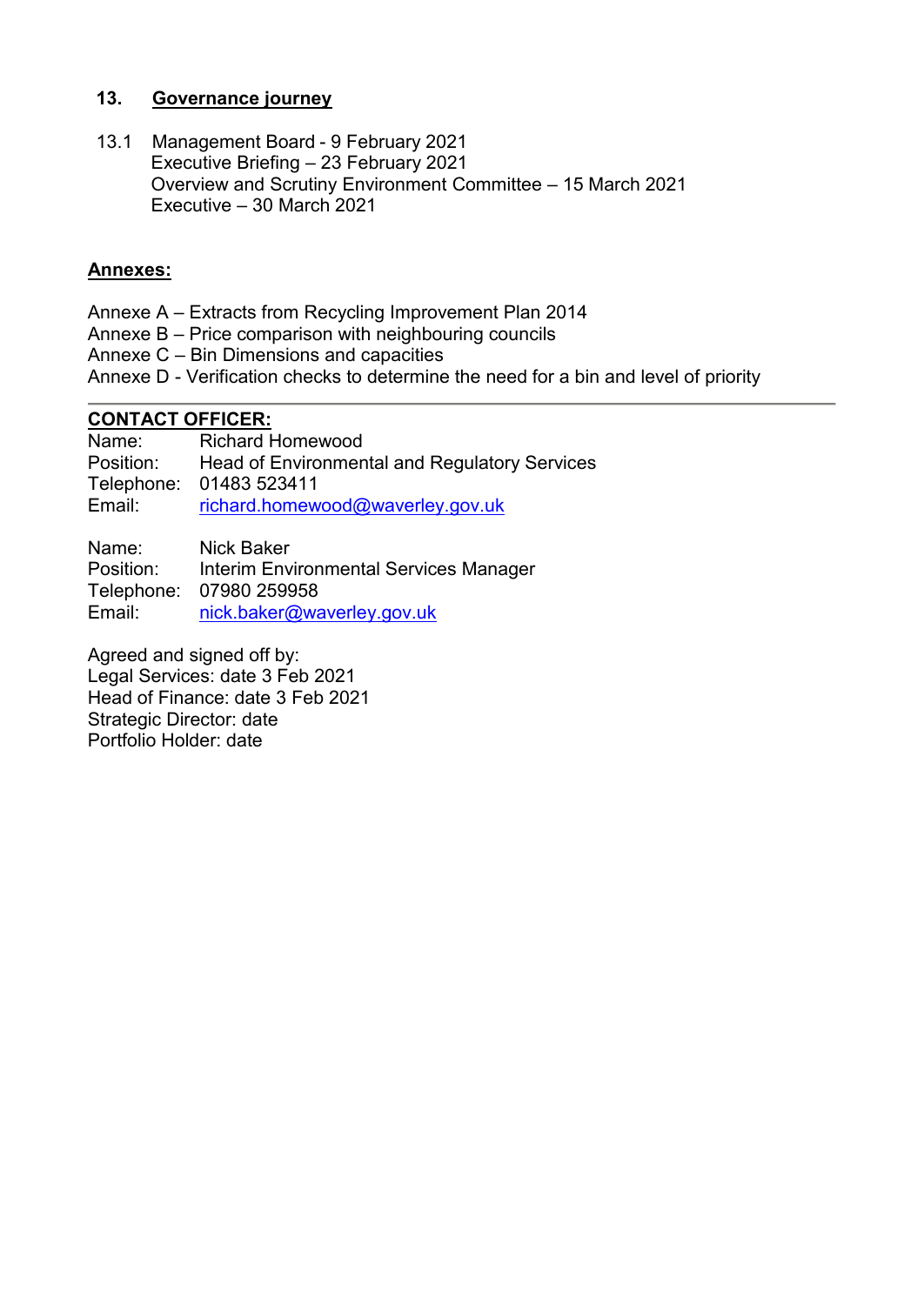# **Policy references in the Recycling Improvement Plan 2014**

#### *"Black Bin Replacement Policy*

*Waverley initially introduced black refuse wheeled bins (primarily of 240L capacity) to all households in 1987. Since this time, there has been a deterioration in the condition of the bins due to the age and the level of 'wear and tear', which is inevitable in this type of operation.*

*Since 1987 it has been the policy of the Council to require residents to replace (at their own cost) wheeled bins which are damaged, stolen or generally not fit for purpose, in all circumstances other than those where the damage is the fault of the contractor."*

#### *"Second bin exemptions*

*Properties with six or more residents have historically been, upon request, granted permission to use an additional bin for their residual waste. In 2013, an exercise was carried out to review all second bin customers, and numbers were reduced from over 400 to just 231 properties in Waverley. The procedure now in place ensures that all residents requesting a second bin must 'apply' for it, and if granted they are given a sticker to identify the second bin as being permitted. Veolia diligently report any additional bins that are not permitted, and do not empty these.*

*It is proposed that this procedure should continue, and that in future, residents requiring a second bin must buy a smaller sized (140L) residual waste bin, rather than the full sized bin that they can purchase at present.*

*In respect of blue recycling bins and food waste caddies, it is the Council's approach to provide as many receptacles as required by a household in order to encourage positive recycling behaviour. However, anecdotal evidence suggests that this fact is not widely known and as a consequence, it is proposed to do further work to make this clear in any future communication campaigns."*

*"Looking forward, this report identifies opportunities for the Council to achieve further improvements in recycling performance – both through a reduction in the overall volume of waste being collected, and an increase the proportion of waste being recycled or reused. Some of these improvements must inevitably be focused on encouraging more residents to make full use of the recycling services that the Council is already providing, as this is where some of the largest gains can be achieved. Other improvements focus on the introduction of new recycling services such as textiles and electrical goods, where there is a clear and compelling business case.* 

*This report, and the detailed Action Plan at Annexe 1 sets out a range of evidence-based opportunities to achieve and then surpass the Council's agreed target of recycling over 60% of the borough's waste by 2014."*

*Included in Annexe 1:*

*"Improve communications regarding the availability of unlimited recycling containers (both food waste caddies and blue recycling bins)"*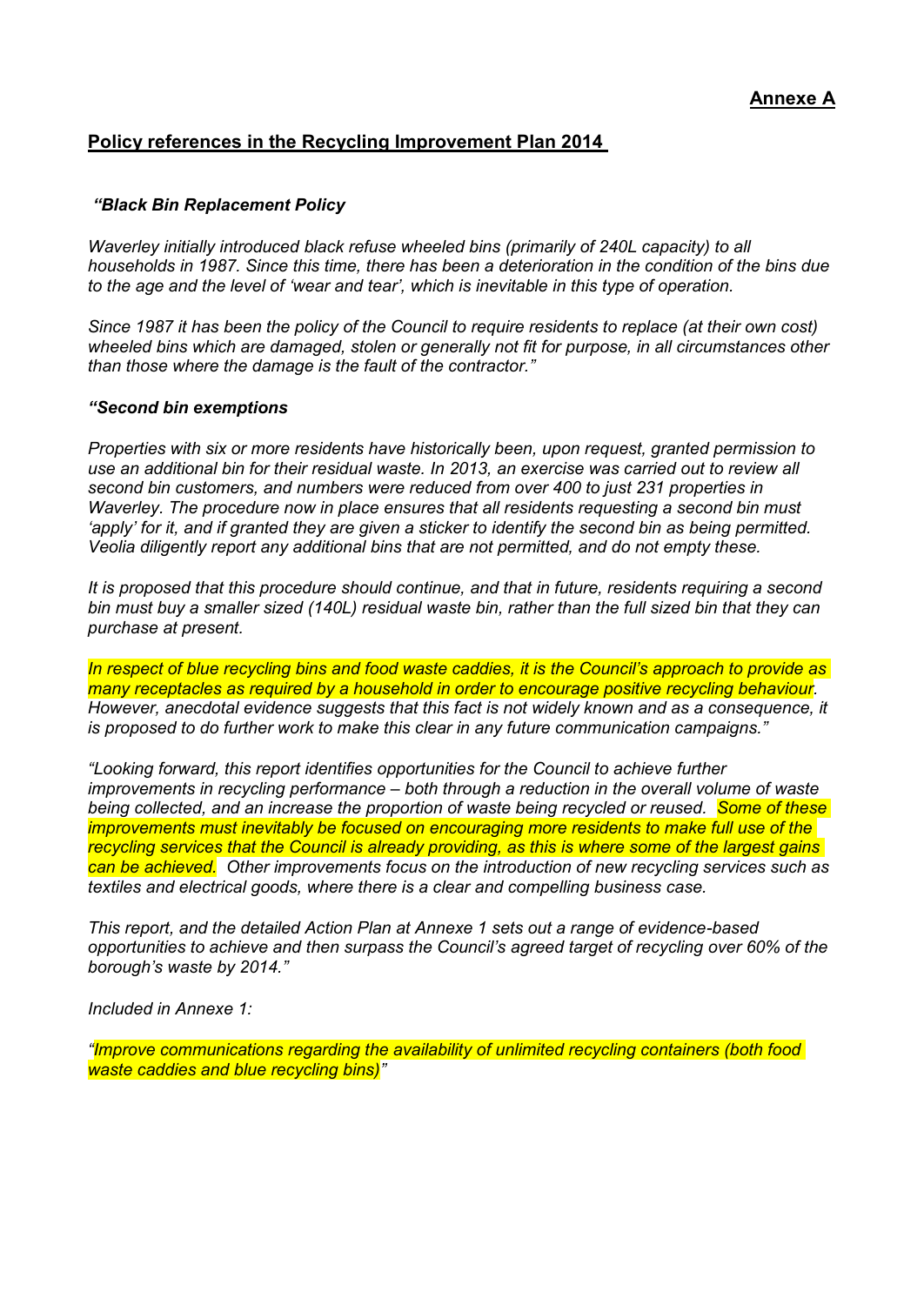# **Annexe B:- Bin Price Comparison with Neighbouring Councils**

| Waverley Proposed Bin Costs and its Neighbours' 2020 Bin Prices |                                           |                                         |                                                           |                               |                               |                                                                |                                            |                            |                         |  |  |
|-----------------------------------------------------------------|-------------------------------------------|-----------------------------------------|-----------------------------------------------------------|-------------------------------|-------------------------------|----------------------------------------------------------------|--------------------------------------------|----------------------------|-------------------------|--|--|
|                                                                 | Residual<br>140 litre bin                 | Residual<br>240 litre bin               | Residual<br>360 litre or<br>similar for<br>large families | Recycling<br>180 litre<br>bin | Recycling<br>240 litre<br>bin | Recycling 360<br>litre bin or<br>similar for<br>large families | <b>Food Caddy</b>                          | Garden<br>240 litre<br>bin | Ownership               |  |  |
| <b>Waverley</b><br>2020                                         | £25                                       | £25                                     | 140+240 litres<br>so £50                                  | Free                          | Free                          | 140+240 Free                                                   | Free                                       | £30                        | Confused<br>position    |  |  |
| Guildford                                                       | £30                                       | £30                                     | 6+ people<br>240+140 litres<br>so £60                     | Free                          | Free                          |                                                                |                                            | £30                        |                         |  |  |
| Mole Valley                                                     | £30.75                                    | £51.25                                  |                                                           | Free                          | Free                          |                                                                | Free                                       |                            | Council<br>owns         |  |  |
| Chichester                                                      | £34.50<br>1-2 people                      | £38.00<br>standard                      | £58.20<br>5+ people only                                  | £34.50                        | £38.00                        | £58.20<br>$5+$                                                 |                                            | £38.00                     | Resident<br>owns        |  |  |
| Horsham                                                         | Only use 140 litre for residual<br>£40.50 |                                         |                                                           | £17.50                        | £43.40                        |                                                                |                                            | £43.40                     | Resident<br>owns        |  |  |
| <b>East Hants</b>                                               | £30                                       | £30                                     | 6+ people only<br>240+140 litres<br>so £60                |                               | £30                           |                                                                | Glass caddy<br>£8                          |                            | Resident<br>owns        |  |  |
| Rushmoor                                                        | 33.87<br>Developer                        | 36.87<br>Developer                      |                                                           | NC                            | <b>NC</b>                     | <b>NC</b>                                                      |                                            | In service<br>cost         |                         |  |  |
| Hart                                                            | £39.92<br>£47.91<br>New property          | £39.92<br>£68.44<br><b>New Property</b> |                                                           | £34.22                        | £33.22                        |                                                                | <b>Glass crate</b><br>or 140 bin<br>£34.22 | £34.22                     |                         |  |  |
| Runnymede                                                       | Only use 180 litre for residual<br>£56    |                                         | £76<br>6+ people only                                     |                               | Free                          |                                                                | Free                                       |                            | Council<br>owns         |  |  |
| Neighbours'<br>Average                                          | £38.60                                    | £40.81                                  | £63.55<br>4 of 7 councils                                 | £27.71<br>4 of 7              | £36.15<br>4 of 7              |                                                                |                                            | £36.40<br>4 of 7           |                         |  |  |
| <b>Waverley</b><br>Proposed                                     | £40                                       | £50                                     | £60<br>6+ people only                                     | £20                           | £30                           | £40<br>6+ only                                                 | £7                                         | £40                        | <b>WBC owns</b><br>bins |  |  |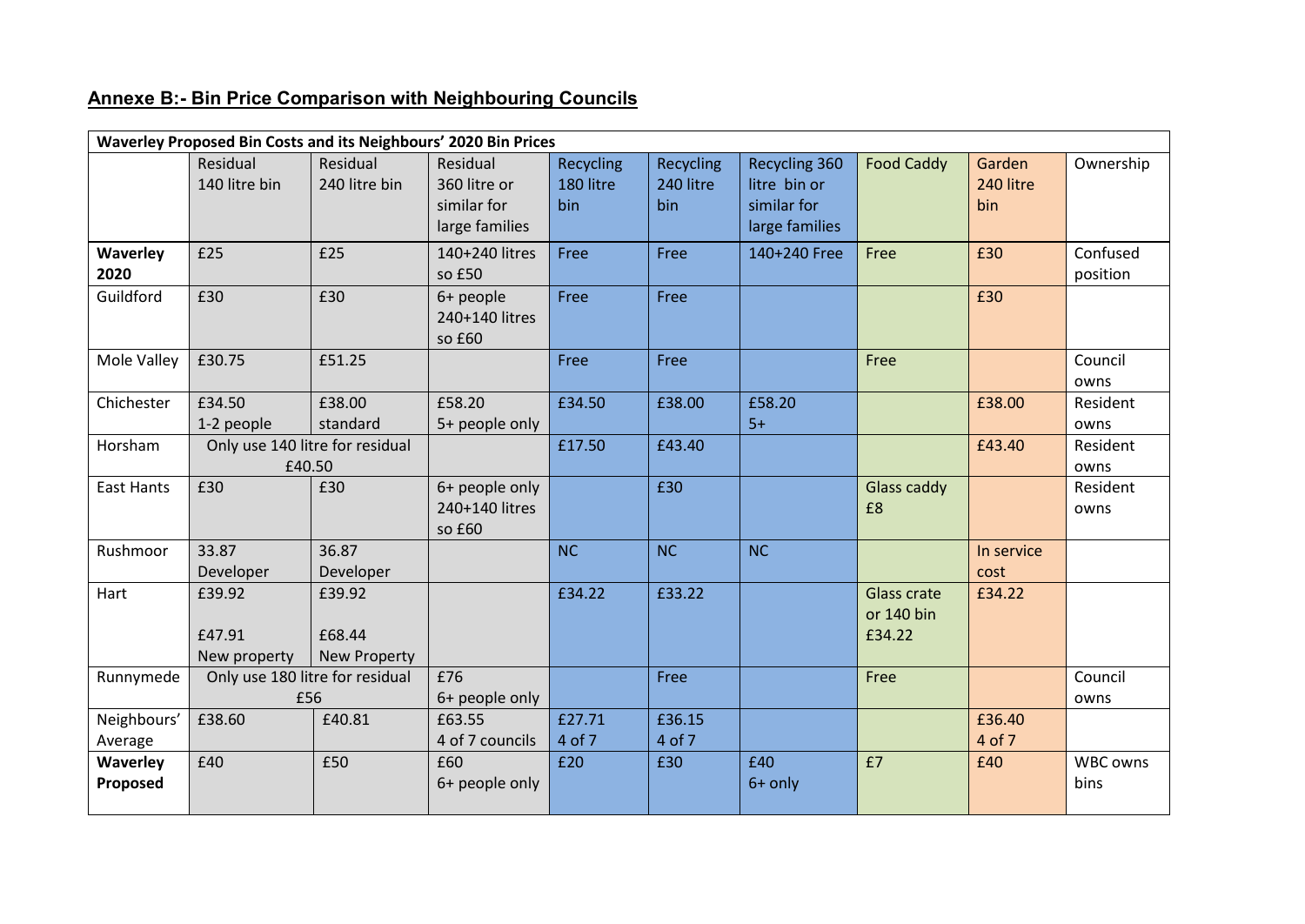# **Annexe C**



# **Wheelie Bin Dimensions**

- $\star$  140 Litre Wheelie Bin: 1060 x 480 x 550mm (H/W/D)
- $\star$  180 Litre Wheelie Bin: 1060 x 480 x 730mm (H/W/D)
- ★ 240 Litre Wheelie Bin: 1060 x 575 x 730mm (H/W/D)
- **★ 360 Litre Wheelie Bin: 1080 x 580 x 875mm (H/W/D)**

# **How Much Rubbish Does Each Bin Hold?**

- ★ 140 Litre: 2-3 refuse bags
- ★ 180 Litre: 3-4 refuse bags
- $\star$  240 Litre: 4-5 refuse bags
- **★ 360 Litre: 6-7 refuse bags**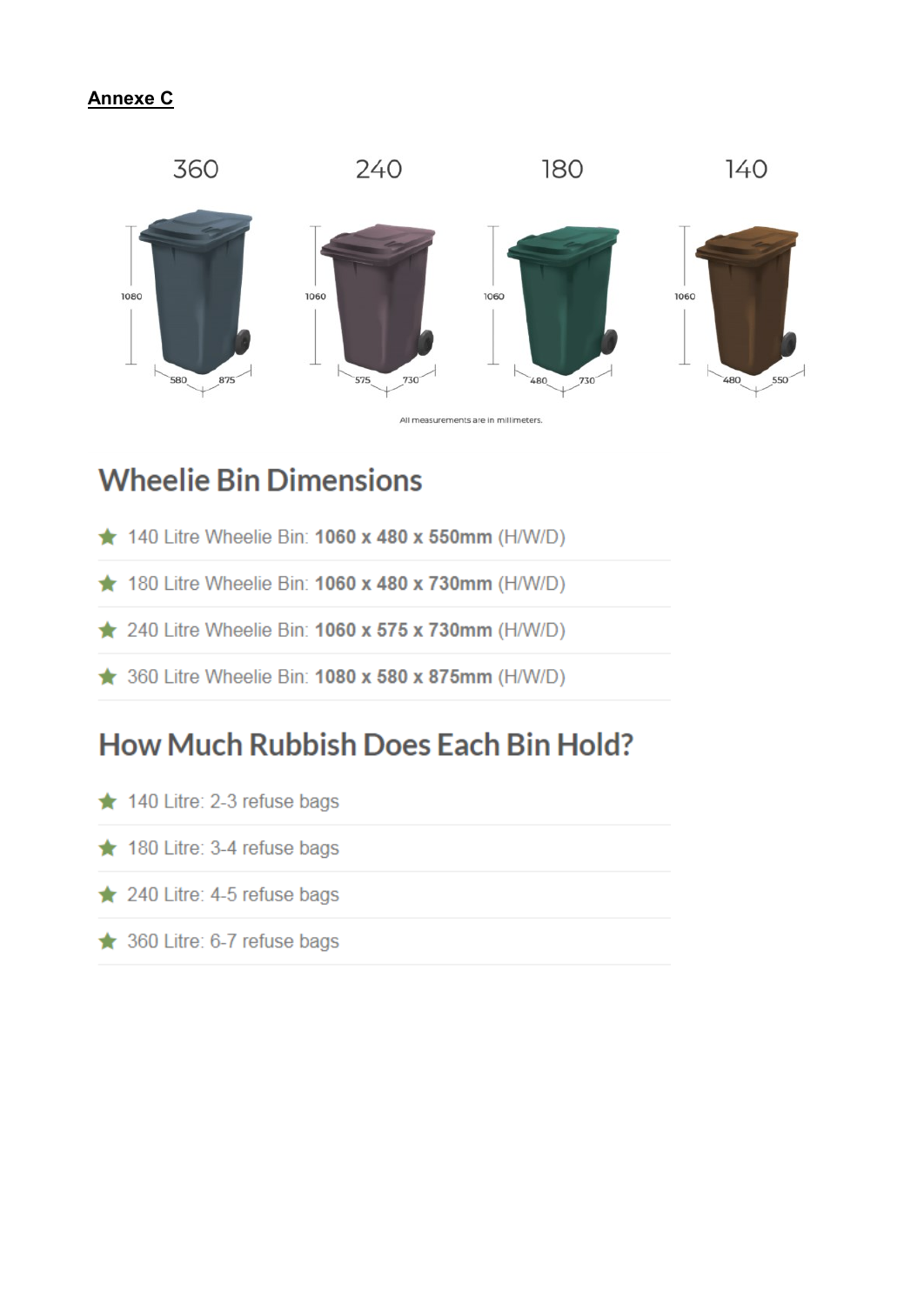# **Annexe D: Verifying Need and Priority and Ensuring Delivery of Bins**

# **Verification checks to determine the need for a bin and level of priority**

# **Recycling Bins**

- If a resident is reporting that their blue recycling bin missing, they will be asked:
	- $\circ$  if they have checked along their road to see if the bin has been misplaced
	- $\circ$  for the date when it went missing

Note: Replacing a bin where there should be one is top priority for delivery.

- If a resident is reporting their bin as damaged they will be asked:
	- $\circ$  what the damage is
	- $\circ$  to provide a photograph to show the damage
- If a resident is alleging damage to or loss of the bin by the contractor, they will be asked:
	- o what the damage is
	- $\circ$  to provide a photograph of the damage
	- $\circ$  the date it happened so that we can ask the contractor to check with the crews and review video evidence.

Note: Damaged bins are second priority

- If a resident is requesting a new bin because they have moved into a new property, we need to know:
	- $\circ$  if it is a newly built property, so we can charge developers for the first set of bins
	- $\circ$  or if its just 'new' to them
	- $\circ$  if there is no bin present
	- $\circ$  if there is a bin present but it is not to their liking.
- If a resident is simply asking for a second bin to increase capacity then they can receive one, as long as there are sufficient in stock to meet the other priorities listed above and can wait, as they can present side recycling in cardboard boxes or clear sacks. (lowest priority).

# **Green Food Caddies**

- If a resident is reporting that their green food caddy is missing, they will be asked:
	- $\circ$  if they have checked along their road to see if the bin has been misplaced
	- $\circ$  for the date when it went missing

Note: Replacing a bin where there should be one is top priority for delivery.

- If a resident is reporting their caddy as damaged they will be asked:
	- o what the damage is
	- $\circ$  to provide a photograph to show the damage
- If a resident is alleging damage to or loss of the bin by the contractor, they will be asked:
	- o what the damage is
	- $\circ$  to provide a photograph of the damage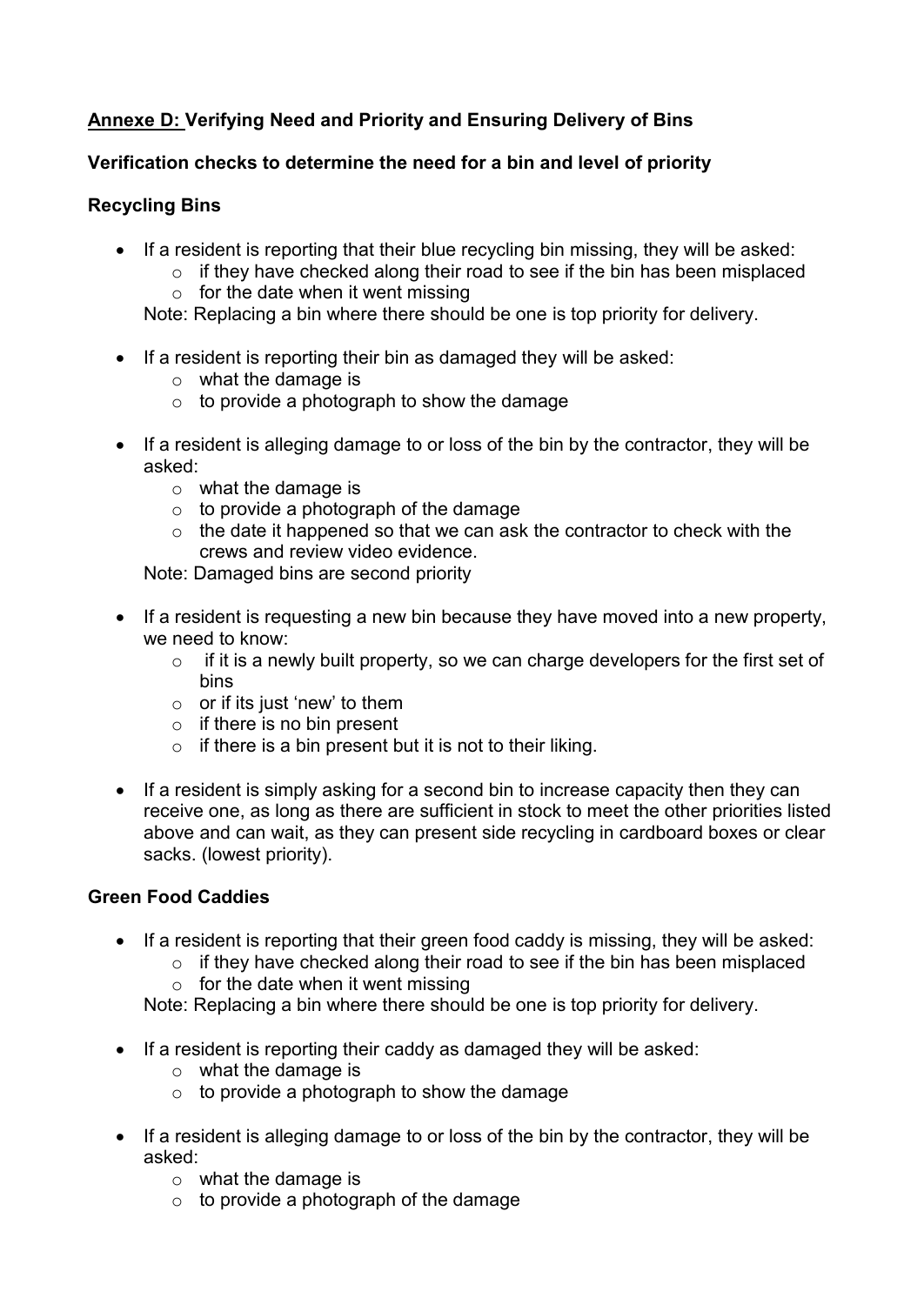$\circ$  the date it happened so that we can ask the contractor to check with the crews and review video evidence.

Note: Damaged caddies are second priority

- If a resident is requesting a new bin because they have moved into a new property, we need to know:
	- $\circ$  if it is a newly built property, so we can charge developers as above
	- $\circ$  or just 'new' to them
	- $\circ$  if there is no caddy present
	- $\circ$  if there is a caddy present but it is not to their liking.
- if a resident is simply asking for a second caddy to increase capacity then they can receive one, as long as there are sufficient in stock to meet the other priorities listed above and they can wait (lowest priority).

# **Silver Food Caddies**

- If a resident is reporting their silver food caddy as damaged they will:
	- $\circ$  be asked to send in a photograph to show the damage. (3<sup>rd</sup> priority)
- If a resident is requesting a new silver food caddy because they have moved into a new property, they will be asked
	- $\circ$  if it is a newly built property, so that we can charge developers as above
	- $\circ$  or if its just 'new' to them
	- $\circ$  is there actually a caddy present
	- $\circ$  if there is a caddy present but not to their liking.

# **Grey Bins**

- If a resident is reporting that their grey bin is missing, they will be asked:
	- $\circ$  if they have checked along their road to see if it has been misplaced
	- $\circ$  for the date when it went missing.

Note: replacing a missing bin is our top priority for delivery.

- $\bullet$  If a resident is alleging damage, they will be asked:
	- o how the damage occurred
	- $\circ$  to supply a photo of the bin
- If a resident alleges damage by the contractor they will be required:
	- $\circ$  to describe the damage
	- $\circ$  to supply a photo of the bin
	- $\circ$  to confirm the date it happened, so that we can ask Biffa to check with the crews and review video evidence.

Note: Damaged residual waste bin is our second priority for replacement.

- If a resident is requesting a new bin because they have moved into a new property, we need to know:
	- $\circ$  if it is a newly built property, so we can charge developers for the first set of bins
	- $\circ$  or if its just 'new' to them
	- $\circ$  if there is no bin present